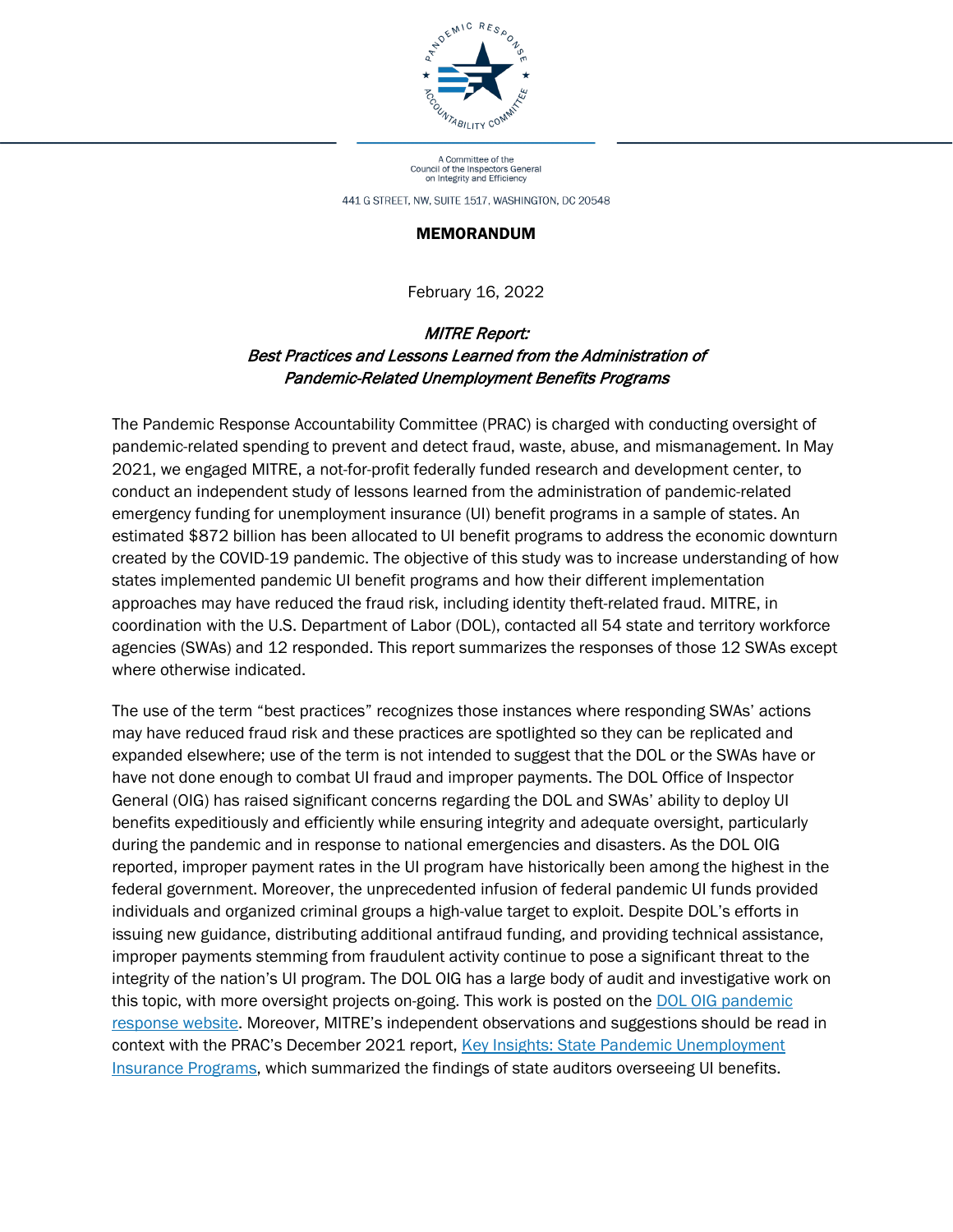

# **BEST PRACTICES AND LESSONS LEARNED FROM THE ADMINISTRATION OF PANDEMIC RELATED UNEMPLOYMENT BENEFITS PROGRAMS**

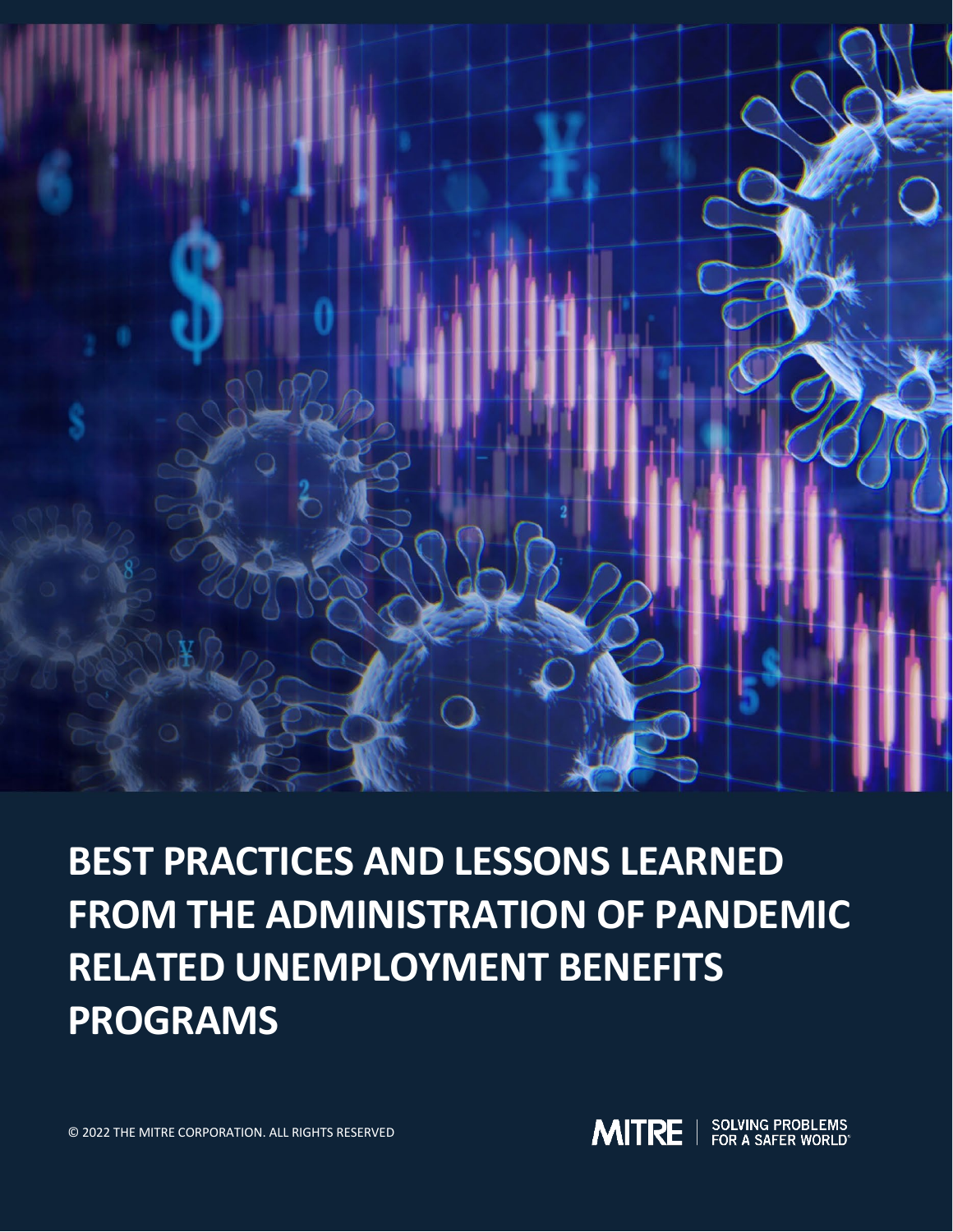# **Record of Changes**

| <b>Change</b><br><b>Number</b> | <b>Date</b> | <b>Reference</b>    | $A = Add$<br>$M = Modify$<br>$D = Delete$ | <b>Change Description</b> |
|--------------------------------|-------------|---------------------|-------------------------------------------|---------------------------|
| 1.0                            | 01/31/22    | Initial Publication | $\overline{\phantom{a}}$                  | $\overline{\phantom{a}}$  |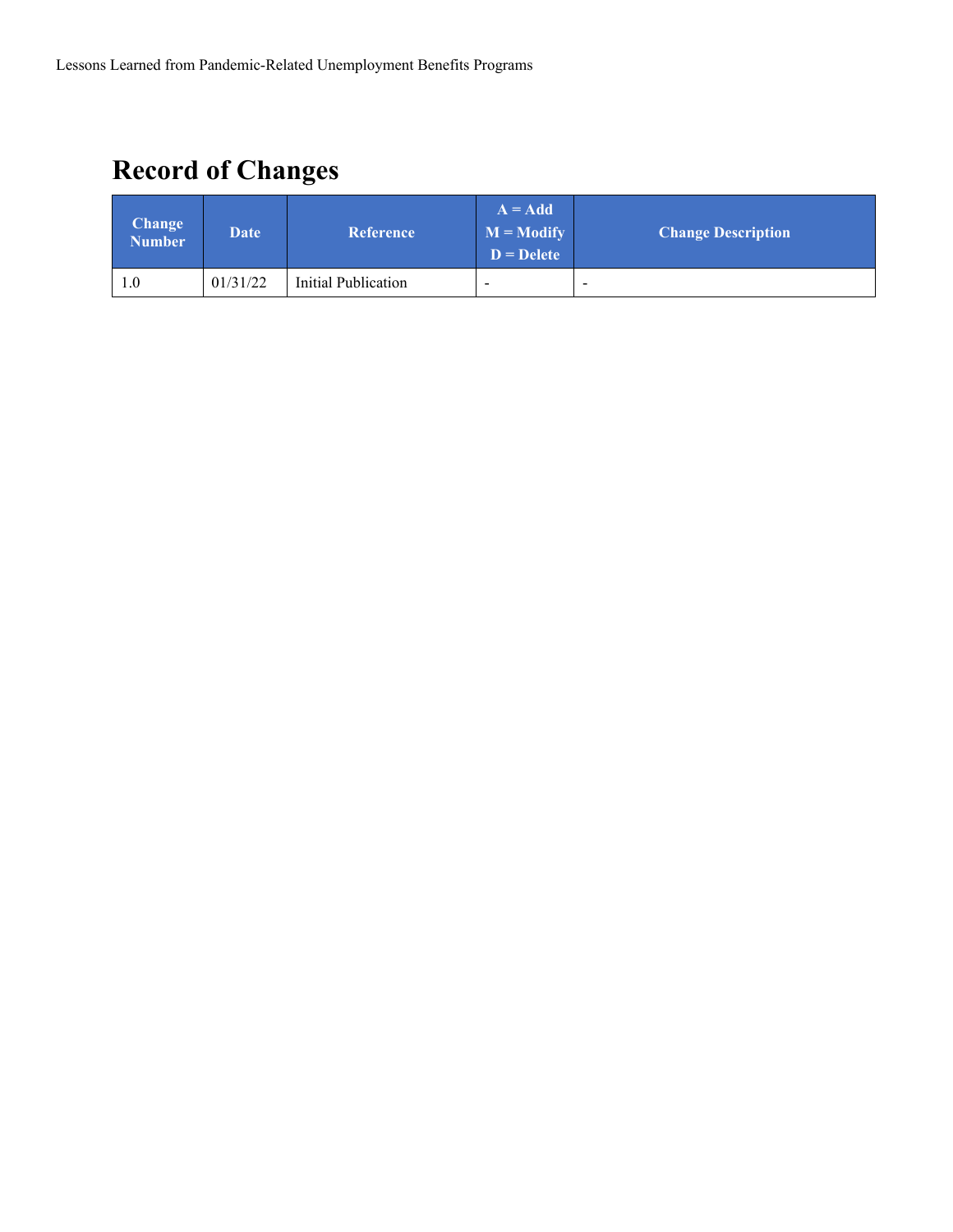# <span id="page-3-0"></span>**EXECUTIVE SUMMARY**

The Pandemic Response Accountability Committee, a committee within the Council of the Inspectors General on Integrity and Efficiency tasked by Congress to promote transparency and conduct oversight of the pandemic response related to the Coronavirus Aid, Relief, and Economic Security Act, the Continued Assistance for Unemployed Workers Act, and the American Rescue Plan Act, seeks to identify best practices and lessons learned for minimizing fraud risk from the implementation of pandemic unemployment insurance (UI) benefits programs.

Over the course of the pandemic, state workforce agencies (SWAs) have worked to minimize UI fraud while providing timely benefits to claimants, employing a range of fraud prevention and deterrence methods. Produced by MITRE, a not-for-profit organization and operator of federally funded research and development centers authorized by Federal Acquisition Regulation 35.017, this report showcases interviewed SWAs' UI fraud prevention practices and lessons learned and offers key considerations for potentially overcoming some of the challenges to UI program administration that emerged during the pandemic. It draws on federal and state UI program implementation documentation and reporting as well as interviews with federal and state UI stakeholders. This work is intended to inform stakeholders in Congress, the executive branch, state and local governments, and the public about the status quo and potential of state UI fraud prevention strategies and tactics.

MITRE corresponded with all 54 states and territories to elicit their responses. A limited number of states responded, and this report summarizes their narratives. MITRE recognizes the Department of Labor (DOL) Office of Inspector General (OIG) has repeatedly reported significant concerns with DOL and SWAs' ability to deploy UI program benefits expeditiously and efficiently while ensuring integrity and adequate oversight, particularly during the pandemic and in response to national emergencies and disasters. MITRE's observations and key considerations are based on the analysis of the SWA responses.

### **Observations – State Best Practices for Preventing UI Fraud During the Pandemic**

Drawing on a fraud prevention framework produced by the Organisation for Economic Cooperation and Development, MITRE organized the observations gathered from federal and state UI documents and interviews into the following categories:

- Standard Operating Procedures
- Eligibility Phase Controls
- Public Communications
- Risk Management

#### **Standard Operating Procedures**

Interstate and interagency coordination and exchange of information about emerging UI fraud schemes and technical practices to prevent, detect, and deter fraudsters took on heightened importance as fraud tactics evolved over the course of the pandemic. The National Association of State Workforce Agencies UI Integrity Center provided open lines of communication and data resources for states.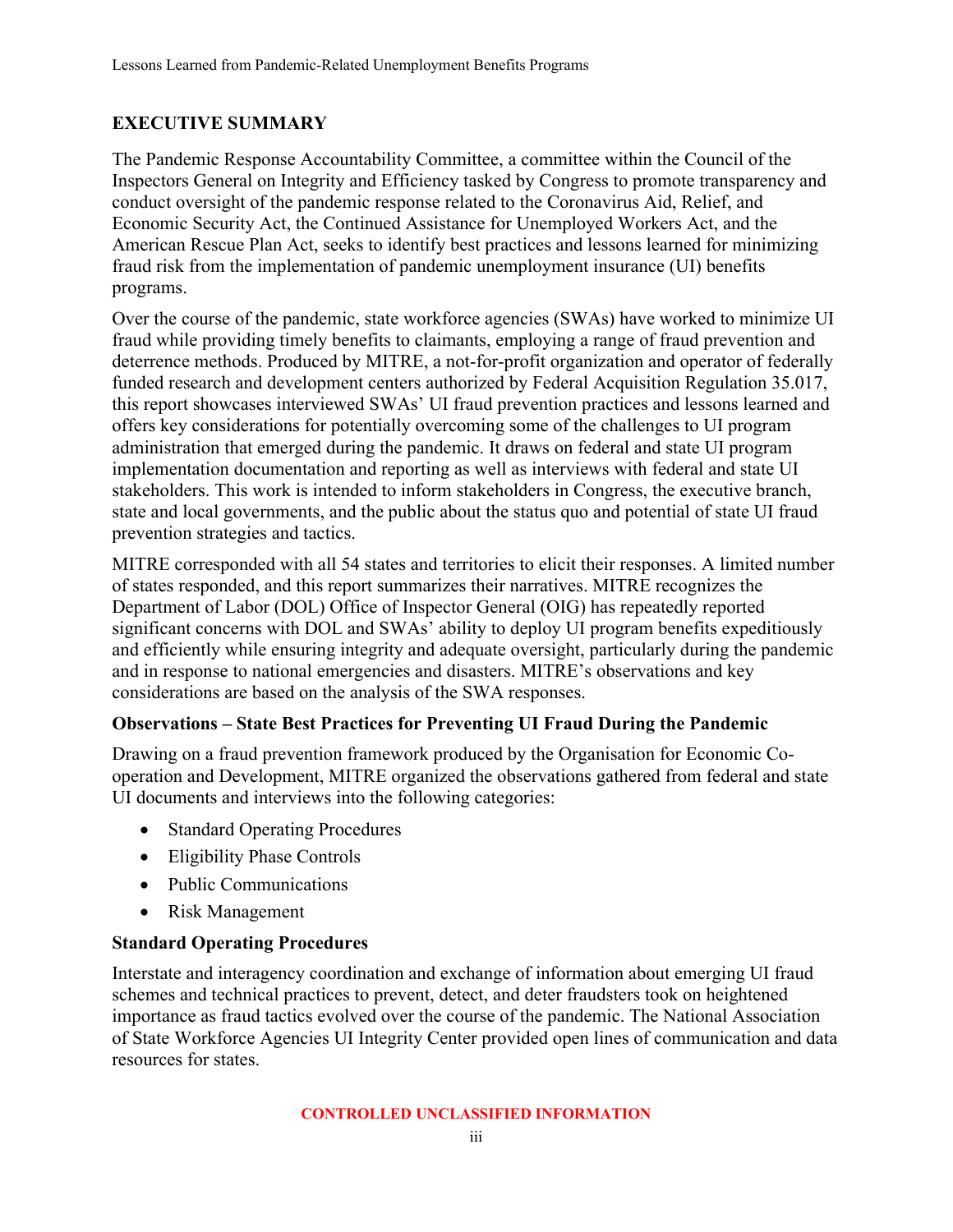Coordination between SWAs, federal and state law enforcement, OIG investigators, and states' attorneys general was critical for investigating and prosecuting fraud and recovering fraudulent payments deposited with financial institutions.

SWAs utilized federal and state emergency grant funds to hire and train new staff. Furthermore, some SWAs invested emergency funds into building out their technology and data analytics expertise for fraud prevention and fraudulent payment recovery.

#### **Eligibility Phase Controls**

SWAs implemented a wide array of eligibility phase controls to identify and freeze fraudulent UI claims.

Upfront identity verification tools were critical to stopping fraudsters in their tracks. While identity verification tools are not foolproof, SWAs that implemented them claimed to have seen a reduction in UI fraud associated with identity theft. Additionally, multifactor authentication and bot prevention and detection technologies augmented identity verification tools in freezing fraudulent claims.

SWAs pursued different approaches to conditionally paying claimants with unverified identities. Each approach is a technique to mitigate the losses from unverified claims continuing to be paid.

Some SWAs iteratively updated the fraud indicators and filters used in their fraud prevention data analytics and cross-matching. Fraud indicators look for commonalities among data points across multiple claims and multiple data environments.

#### **Public Communications**

Much of the public communication conducted during the pandemic by the interviewed SWAs was less focused on deterring fraud through forceful messaging than it was on educating the public about the risks of fraud and identity theft and instructing the public on how to effectively communicate with the SWA.

Some SWAs increased their phone line capacity to accommodate higher call volumes, stood up contact centers, and made their websites easier for UI claimants to navigate in order to find key information.

#### **Risk Management**

SWAs did not specifically mention use of risk management frameworks aside from risk-based scoring matrices used to quantify the relative fraud risk associated with a particular claim. However, they did note cultural shifts and tactical innovations that could help them identify and reduce fraud risk.

Tactical innovations for risk management include novel vendor engagement and embrace of artificial intelligence and machine learning (AI/ML) for fraud discovery. One SWA director was particularly adamant about the use of AI/ML for fraud discovery, arguing that effective use of automation is paramount for 21<sup>st</sup> century UI fraud prevention.

#### **Considerations for Further Exploration**

Synthesized from review of the observations above, the following key considerations are opportunities to couple with existing Department of Labor Employment and Training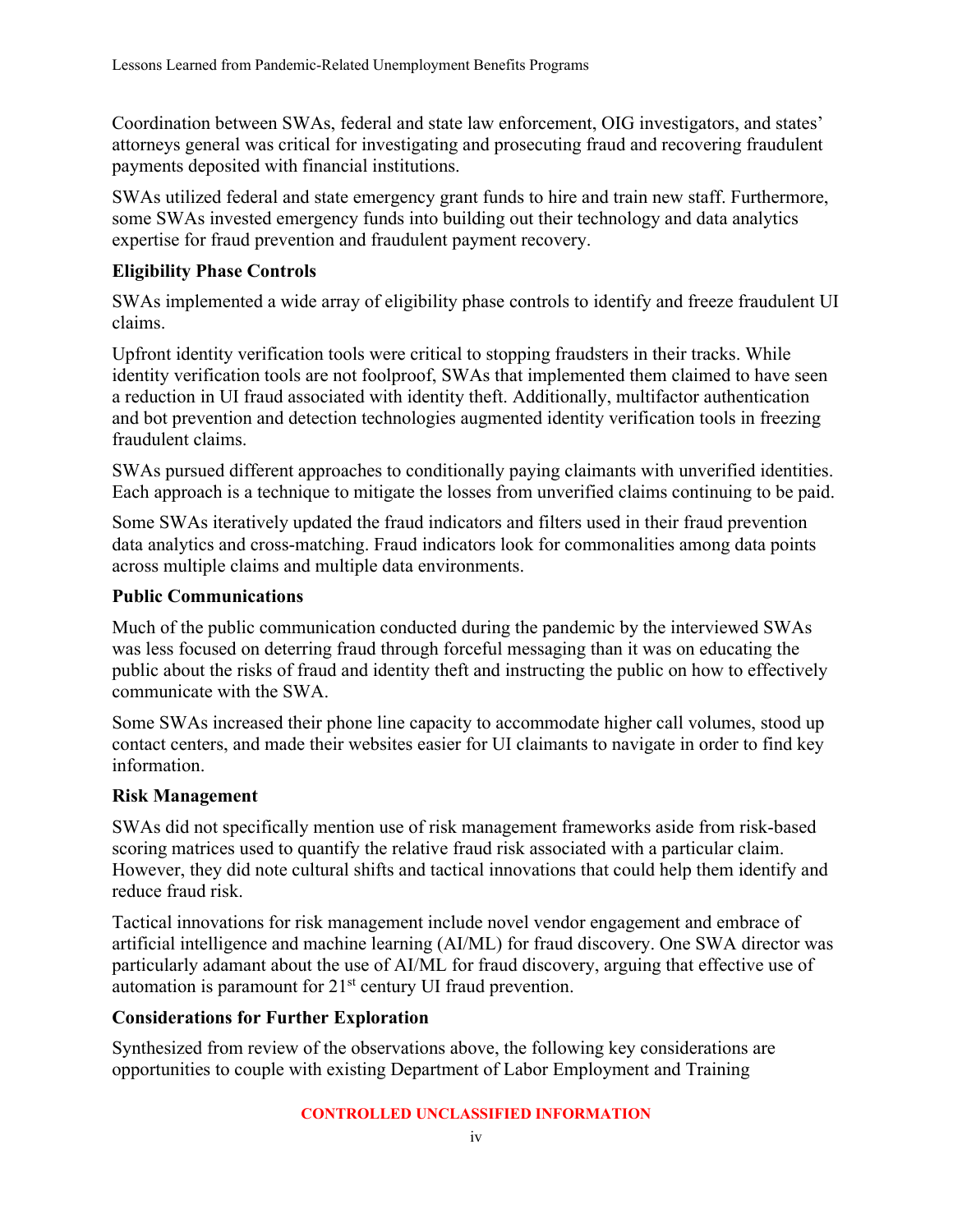Administration or Office of Unemployment Insurance Modernization strategic initiatives to deliver transformational impact:

- Standardize policies and practices for administering payments to claimants self-certifying unemployment and claimants with unverified identities.
- Establish a recommended baseline for risk tolerance for UI fraud associated with selfcertification and unverified identities, both under normal circumstances and during severe emergencies.
- Develop and standardize conditional payment options to mitigate fraud losses when administering emergency UI programs where claimant information and identity verification is difficult.
- Develop and conduct regular UI demand surge stress tests to prepare for future emergencies.
- Require timely financial institution compliance with fraudulent payment recovery.
- Support SWAs in determining eligibility and making informed eligibility decisions through requirements that collect additional detail, such as enhanced wage records.
- Develop UI fraud prevention (pre-award) performance measures.
- Explore requirements for consistent data usage and claim adjudication risk assessment protocols to prevent fraud.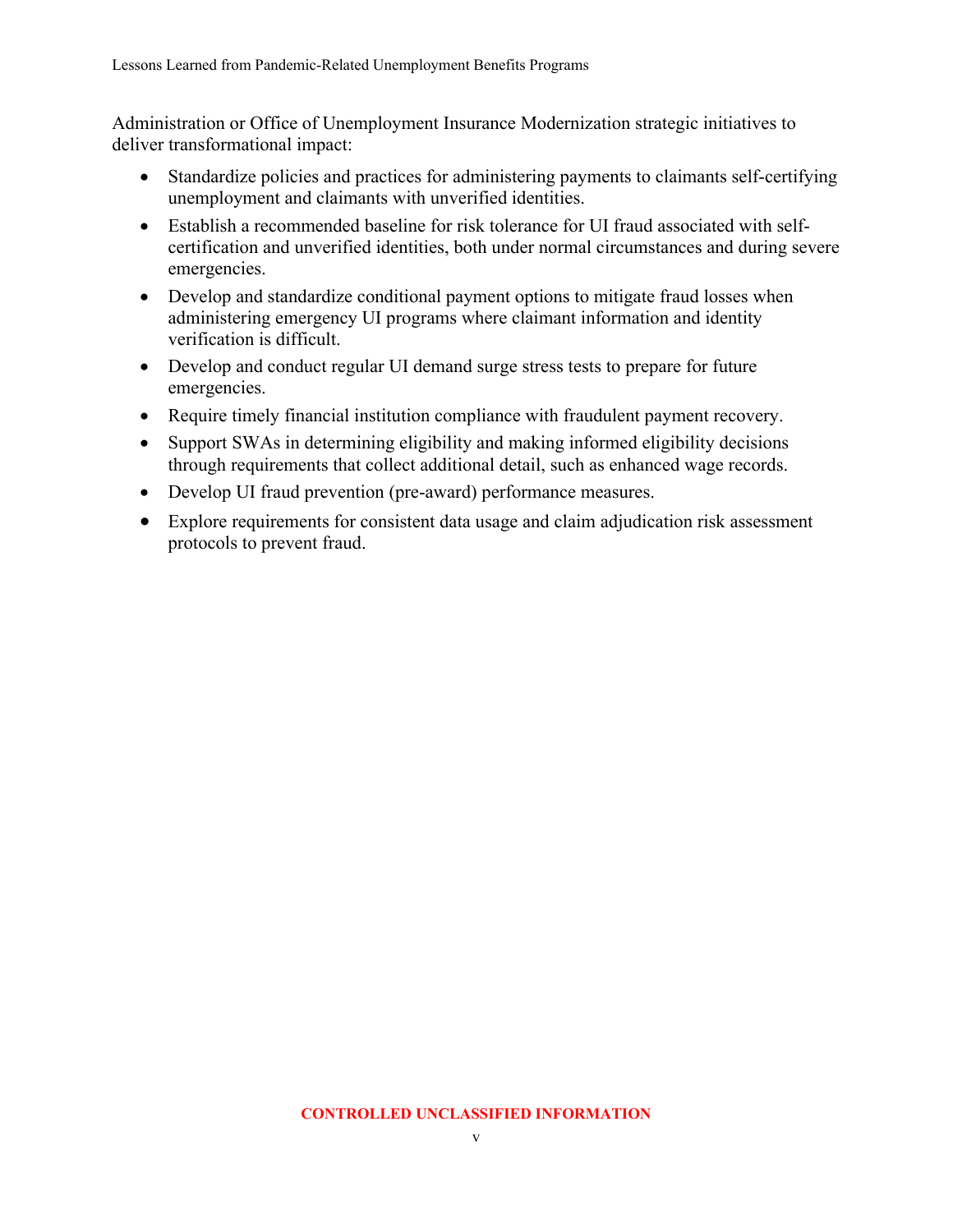# **Table of Contents**

| 1. BACKGROUND OF UNEMPLOYMENT INSURANCE DURING THE PANDEMIC 1                                                                                                    |
|------------------------------------------------------------------------------------------------------------------------------------------------------------------|
|                                                                                                                                                                  |
|                                                                                                                                                                  |
| 3. OBSERVATIONS - STATE BEST PRACTICES FOR PREVENTING UI FRAUD                                                                                                   |
|                                                                                                                                                                  |
|                                                                                                                                                                  |
|                                                                                                                                                                  |
| 4.1. Standardize Policies and Practices for Administering Payments to Claimants<br>Self-Certifying Unemployment and Claimants with Unverified Identities13       |
| 4.2. Require Timely Financial Institution Compliance with Fraudulent Payment                                                                                     |
| 4.3. DOL Needs to Help SWAs Determine Eligibility and Make More Informed<br>Eligibility Decisions Through Requirements That Collect Additional Detail 17         |
| 4.4. DOL Could Develop UI Fraud Prevention (Pre-Award) Performance Measures18                                                                                    |
| 4.5. DOL, in Collaboration with SWAs, Can Explore Requirements for Consistent<br>Data Usage and Claim Adjudication Risk Assessment Protocols to Prevent Fraud.19 |
|                                                                                                                                                                  |
|                                                                                                                                                                  |
|                                                                                                                                                                  |

# **List of Figures**

# **List of Tables**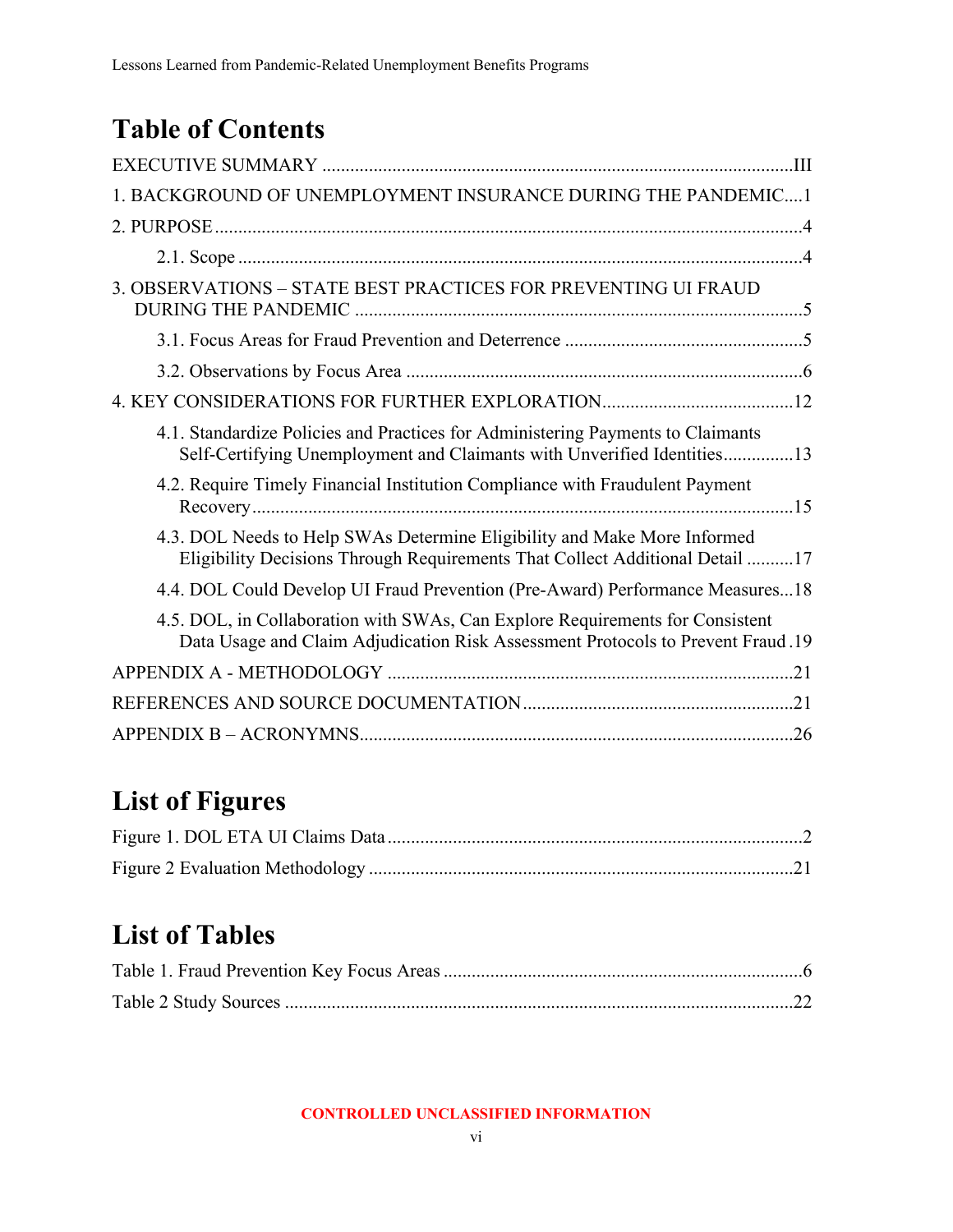#### <span id="page-7-0"></span>**1. BACKGROUND OF UNEMPLOYMENT INSURANCE DURING THE PANDEMIC**

The COVID-19 pandemic has caused an unprecedented negative impact on the well-being of the American people. Aside from the catastrophic health impacts and the devastating loss of life in the United States, the economic effects of the pandemic have been among the most challenging for the U.S. government and citizens. State lockdown mandates and measures to enforce social distancing have massively disrupted normal business operations, resulting in an unprecedented spike in unemployment across the country as employers have permanently or temporarily reduced their labor force. Newly unemployed or furloughed workers have suffered the brunt of this painful adjustment, and the surging ranks of unemployed Americans have translated into surging demand for unemployment insurance (UI). U.S. Department of Labor (DOL) data reflect the immense scale of this demand (see Figure 1).

Jointly administered by the DOL and state workforce agencies (SWAs), "unemployment insurance programs provide unemployment [cash] benefits to eligible workers who become unemployed through no fault of their own and meet certain other eligibility requirements."<sup>[1](#page-7-1)</sup> SWAs administer their own UI programs under state law while adhering to standard federal guidelines, and they "establish requirements for eligibility, benefit amounts, and the length of time that benefits can be paid."<sup>[2](#page-7-2)</sup> Meanwhile, the DOL Employment and Training Administration (ETA) provides federal UI program direction and oversight.[3](#page-7-3)

<span id="page-7-1"></span><sup>&</sup>lt;sup>1</sup> U.S. Department of Labor, "How Do I File for Unemployment Insurance?," Accessed 11 November 2021, [https://www.dol.gov/general/topic/unemployment-insurance.](https://www.dol.gov/general/topic/unemployment-insurance)

<span id="page-7-2"></span><sup>2</sup> U.S. Department of Labor Office of Inspector General, "DOL-OIG Oversight of the Unemployment Insurance Program," 6 October 2021, [https://www.oig.dol.gov/doloiguioversightwork.htm.](https://www.oig.dol.gov/doloiguioversightwork.htm)

<span id="page-7-3"></span> $3$  Ibid.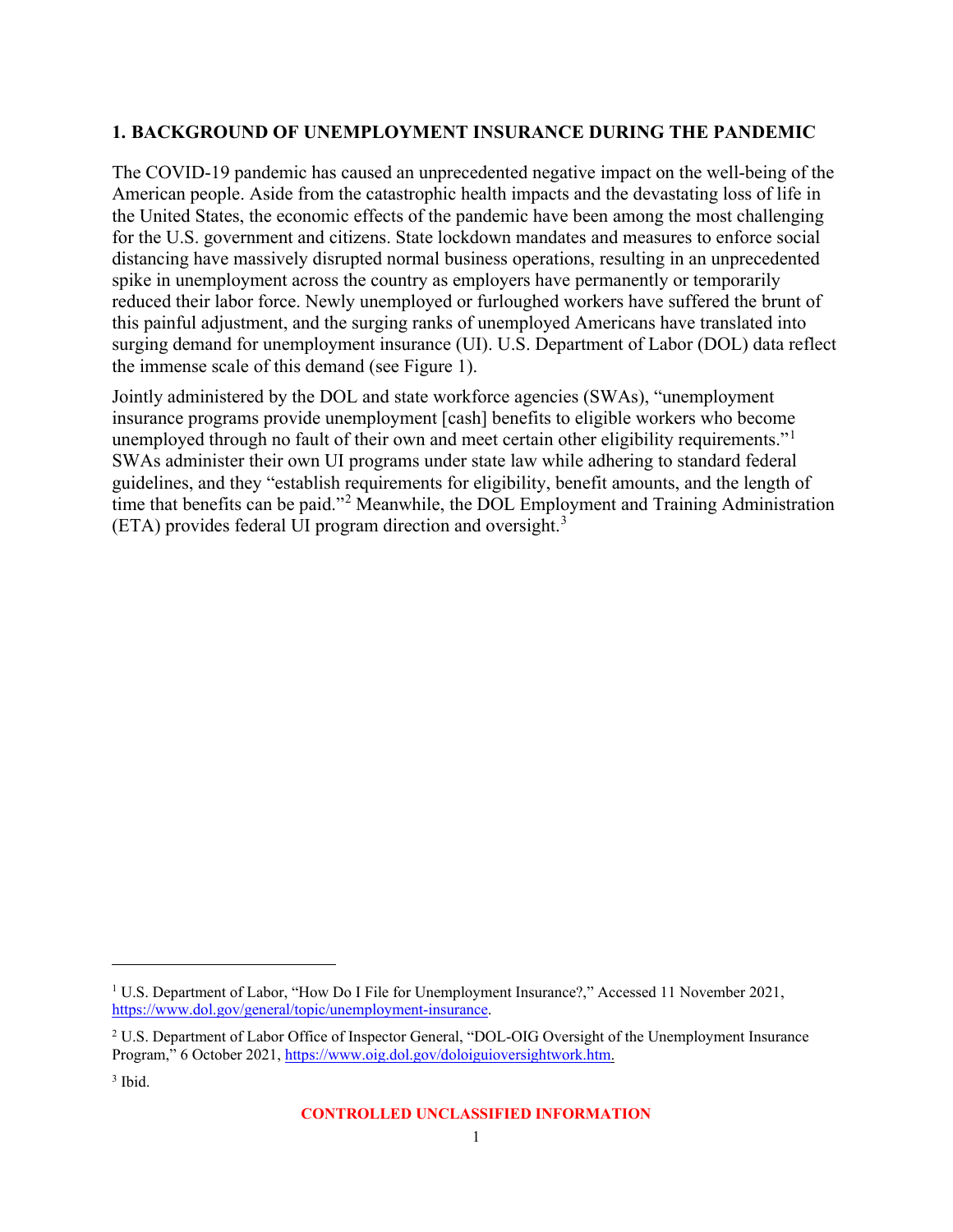

**Figure 1. DOL ETA UI Claims Data[4](#page-8-1)**

<span id="page-8-0"></span>The scale of the pandemic UI demand surge is captured in UI weekly claims data recorded by ETA (see Figure 1). Between March 14, 2020, and April 18, 2020, the seasonally adjusted  $(S.A.)<sup>5</sup>$  $(S.A.)<sup>5</sup>$  $(S.A.)<sup>5</sup>$  four-week average of initial unemployment claims filed across the country skyrocketed from 225,500 to a peak of 5,301,250. Between March 14, 2020, and May 16, 2020, the seasonally adjusted four-week average of continued unemployment claims filed across the country skyrocketed from 1,730,750 to a peak of 21,199,000. This spike dwarfs all other surges in UI demand since 1967, the earliest year for which ETA provides UI weekly claims data; as shown in Figure 1, the UI demand surge during the Great Recession between 2007 and 2009 pales in comparison to the COVID-19 pandemic UI demand surge in 2020.<sup>[6](#page-8-3)</sup>

Even before the onset of the COVID-19 pandemic and this unprecedented spike in UI demand, the efficiency and integrity of UI programs nationwide were of serious concern. The DOL Office of Inspector General (DOL-OIG) notes that "historically the UI program experienced some of the highest improper payment rates among federal government benefits programs. The reported improper payment estimate for the regular UI program has been above 10 percent for 14 of the last 1[7](#page-8-4) years."<sup>7</sup> Among the areas of concern related to UI raised by DOL-OIG at the outset of the

<span id="page-8-1"></span><sup>4</sup> U.S. Department of Labor Employment & Training Administration, "Unemployment Insurance Weekly Claims Data," 10 November 2021[, https://oui.doleta.gov/unemploy/claims.asp.](https://oui.doleta.gov/unemploy/claims.asp)

<span id="page-8-2"></span><sup>&</sup>lt;sup>5</sup> Seasonal adjustment is a statistical technique that attempts to measure and remove the influences of predictable seasonal patterns to reveal how employment and unemployment change from month to month.

<span id="page-8-3"></span><sup>6</sup> U.S. Department of Labor Employment & Training Administration, "Unemployment Insurance Weekly Claims Data," 10 November 2021[, https://oui.doleta.gov/unemploy/claims.asp.](https://oui.doleta.gov/unemploy/claims.asp)

<span id="page-8-4"></span> $7 \text{ U.S. Department of Labor Office of Inspector General, "DOL-OIG Oversight of the Un employment Insurance}$ Program," 6 October 2021, [https://www.oig.dol.gov/doloiguioversightwork.htm.](https://www.oig.dol.gov/doloiguioversightwork.htm)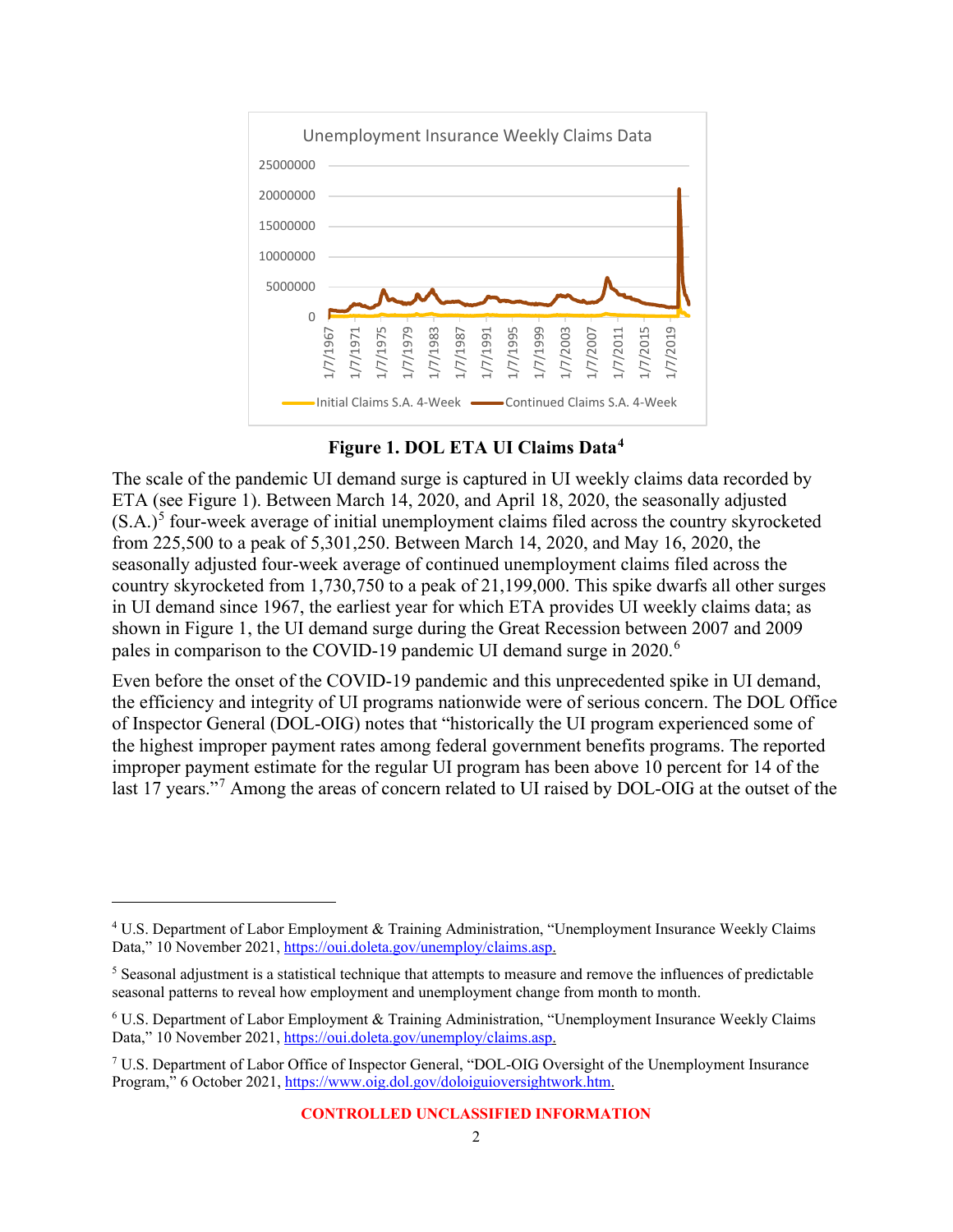pandemic were "state preparedness, initial eligibility determinations, benefit amount, return to work, improper payment detection and recovery, and program monitoring."<sup>[8](#page-9-0)</sup>

Improper payment detection and recovery stems in part from the federated nature of UI programs nationwide, which enables fraudsters, both individuals and organized criminal entities, to exploit enforcement gaps within and across states. The rate and magnitude of the increase in UI claims filed across the country during the pandemic and the expansion of both UI eligibility and benefits that were legislated through the Coronavirus Aid, Relief, and Economic Security (CARES) Act, the Continued Assistance for Unemployed Workers (Continued Assistance) Act, and the American Rescue Plan (ARP) Act placed unprecedented administrative strain on SWAs and created openings for heightened fraudulent activity. Considering this, DOL-OIG estimates that "UI program improper payments, including fraudulent payments, will be higher than 10 percent."[9](#page-9-1) Considering the hundreds of billions of dollars of federal funding allocated to the UI program, this could translate into tens of billions of dollars of improper, including fraudulent, payments.

More specifically, the CARES Act established three new UI programs — Pandemic Unemployment Assistance (PUA), Pandemic Emergency Unemployment Compensation (PEUC), and Federal Pandemic Unemployment Compensation (FPUC) — whose scale and implementation structures were exploited by fraudsters in unprecedented ways. PUA "extended UI benefits to individuals who were not traditionally eligible for UI benefits until December 31, 2020," including "self-employed workers, independent contractors, those with limited work history, and others."<sup>[10](#page-9-2)</sup> PEUC "provided up to an additional 13 weeks of unemployment compensation to individuals who had exhausted their regular unemployment benefits until December 31, 2020."<sup>[11](#page-9-3)</sup> Lastly, FPUC "provided a supplemental payment of \$600 per week to individuals receiving traditional and non-traditional UI benefits until July 31, 2020."[12](#page-9-4) Despite the intention of these congressional efforts to strengthen the social safety net through wider UI coverage and more generous benefits, the massive infusion of funds into the UI program and corresponding ambiguity about the implementation of the new CARES Act programs made the UI programs extremely lucrative targets for fraudsters.

DOL-OIG has documented the primary sources of improper UI payments, including fraud, in a series of audit reports since April 2020, identifying the following high-risk areas for UI fraud: "individuals with social security numbers filed in multiple states," "individuals with social security numbers of deceased persons and federal inmates," and "individuals with social security

<span id="page-9-0"></span><sup>8</sup> U.S. Department of Labor Office of Inspector General, *Pandemic Response Oversight Plan,* 27 April 2021, [https://www.oig.dol.gov/public/oaprojects/DOL\\_OIG\\_Updated\\_Pandemic\\_Response\\_Oversight\\_Plan.pdf.](https://www.oig.dol.gov/public/oaprojects/DOL_OIG_Updated_Pandemic_Response_Oversight_Plan.pdf)

<span id="page-9-1"></span><sup>9</sup> U.S. Department of Labor Office of Inspector General, "DOL-OIG Oversight of the Unemployment Insurance Program," 6 October 2021, [https://www.oig.dol.gov/doloiguioversightwork.htm.](https://www.oig.dol.gov/doloiguioversightwork.htm)

<span id="page-9-2"></span><sup>10</sup> U.S. Department of Labor Office of Inspector General, *COVID-19: States Struggled to Implement CARES Act Unemployment Insurance Programs,* 28 May 2021, [https://www.oig.dol.gov/public/reports/oa/2021/19-21-004-03-](https://www.oig.dol.gov/public/reports/oa/2021/19-21-004-03-315.pdf) [315.pdf.](https://www.oig.dol.gov/public/reports/oa/2021/19-21-004-03-315.pdf)

<span id="page-9-3"></span> $11$  Ibid.

<span id="page-9-4"></span> $12$  Ibid.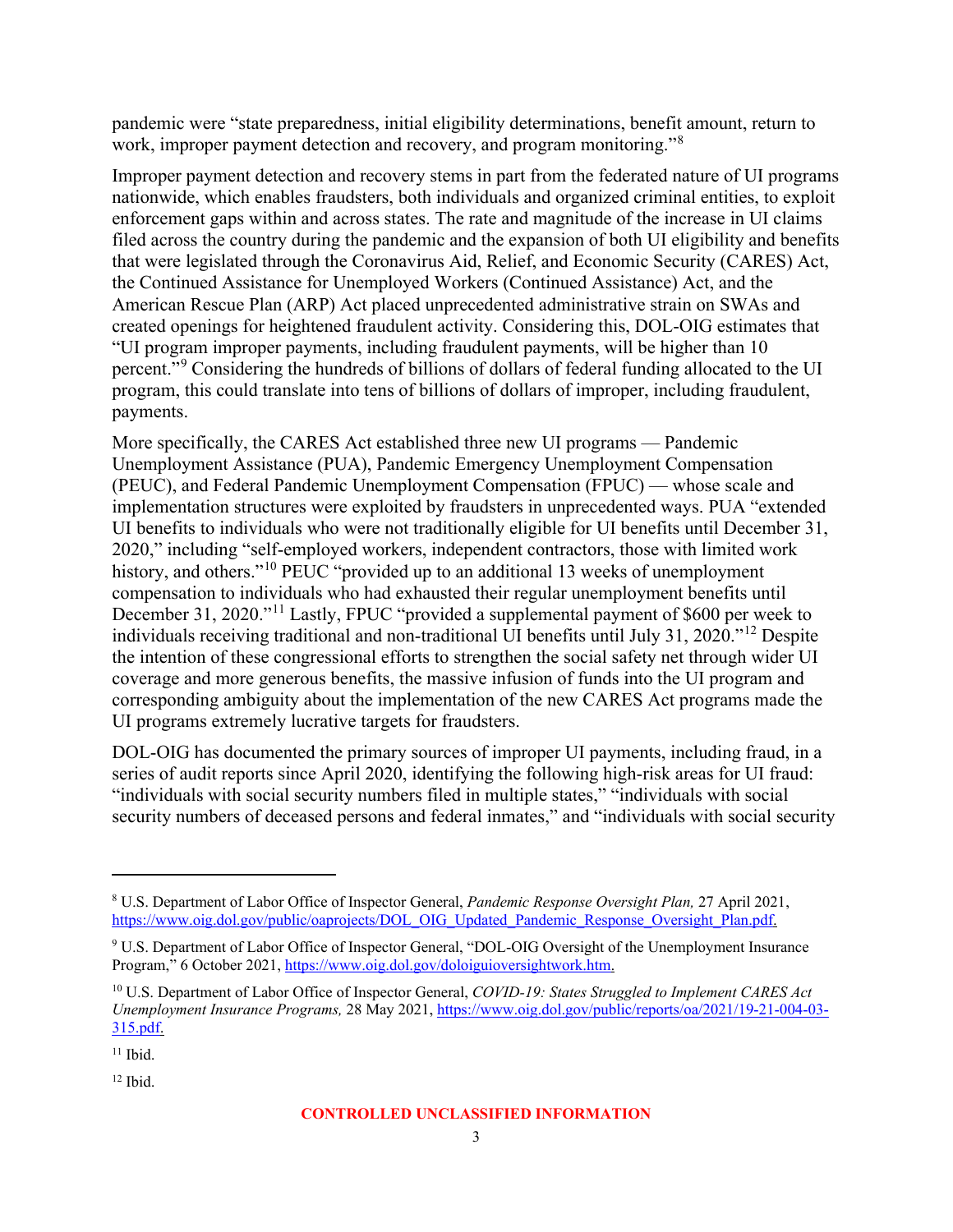numbers used to file for UI claims with suspicious email accounts."[13](#page-10-2) DOL-OIG also found that "state reliance on self-certifications alone to ensure eligibility for the PUA program" made state UI programs particularly susceptible to fraud.<sup>[14](#page-10-3)</sup>

Delivering unemployment benefits to claimants in a timely manner without compromising payment integrity is critical. Throughout the pandemic, SWAs have had to prioritize getting benefits to claimants while minimizing fraud. To accomplish this, they have employed a collection of techniques and fraud prevention and deterrence methods, including through collaboration with external partners and organizations and cultivation of new relationships with public and private entities, to meet their obligations to safeguard UI trust fund dollars while mitigating the disastrous economic impact of the pandemic for legitimate claimants.

### <span id="page-10-0"></span>**2. PURPOSE**

The purpose of this report is to identify best practices and lessons learned for minimizing fraud risk during the implementation of pandemic UI benefits programs. Because of the scope and scale of the estimated UI fraud during the pandemic, the Pandemic Response Accountability Committee (PRAC), a committee within the Council of the Inspectors General on Integrity and Efficiency tasked by Congress to promote transparency and conduct oversight of the pandemic response related to the CARES Act, the Continued Assistance Act, and the ARP Act, contracted with The MITRE Corporation (MITRE) to conduct this work. As a federally funded research and development center operator authorized by Federal Acquisition Regulation 35.017, MITRE provides unbiased and conflict-free advice, guidance, and technical subject matter expertise to government sponsors. To develop this report, MITRE's analysis included evaluation of federal and state approaches, policies, technology, and processes for implementing pandemic UI benefits programs. The analysis was conducted through review of federal and state documentation and reporting on UI program implementation as well as interviews with federal and state UI stakeholders.

# <span id="page-10-1"></span>**3. SCOPE**

MITRE was tasked to provide technical expertise, assessment, and guidance to support the PRAC's strategic goal of improving the transparency of pandemic-related funding, focusing in this report on UI fraud prevention. This report includes:

- A description of states' approaches to implementing pandemic unemployment programs and their efforts to prevent UI fraud
- Key considerations related to proposed alternatives for program implementation to minimize fraud risk

With this analysis, the PRAC can summarize lessons learned from implementation of pandemic UI programs to date and share best state practices for UI fraud prevention. This work is intended

<span id="page-10-3"></span><span id="page-10-2"></span><sup>13</sup> U.S. Department of Labor Office of Inspector General, *Pandemic Response Oversight Plan,* 27 April 2021, [https://www.oig.dol.gov/public/oaprojects/DOL\\_OIG\\_Updated\\_Pandemic\\_Response\\_Oversight\\_Plan.pdf.](https://www.oig.dol.gov/public/oaprojects/DOL_OIG_Updated_Pandemic_Response_Oversight_Plan.pdf) <sup>14</sup> Ibid.

**CONTROLLED UNCLASSIFIED INFORMATION**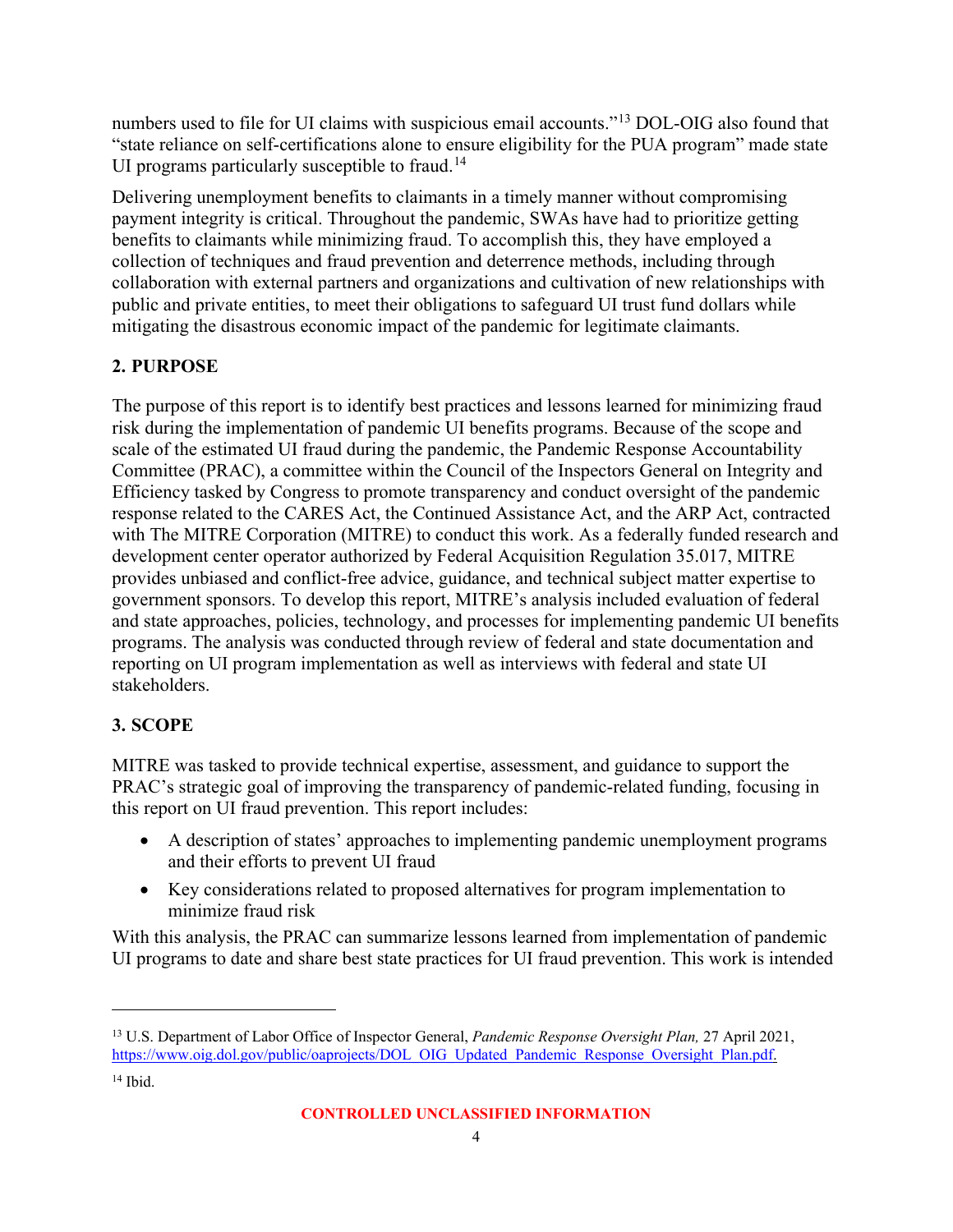to inform stakeholders in Congress, the executive branch, state and local governments, and the public about the status quo and potential of state UI fraud prevention strategies and tactics.

#### <span id="page-11-0"></span>**4. OBSERVATIONS – STATE BEST PRACTICES FOR PREVENTING UI FRAUD DURING THE PANDEMIC**

MITRE engaged with 12 state UI agencies<sup>[15](#page-11-2)</sup> to determine how they successfully addressed the unprecedented challenges of UI program administration during the COVID-19 pandemic. Furthermore, MITRE sought information about the vulnerabilities and gaps exposed during the pandemic that the SWAs hope to remedy moving forward. MITRE synthesized the observations below from interviews, responses to MITRE's request for information, and reports from 12 SWAs. The Appendix A environmental scan references and source documentation list the specific SWAs engaged for this research.

#### <span id="page-11-1"></span>**5. FOCUS AREAS FOR FRAUD PREVENTION AND DETERRENCE**

The scope of this report is to showcase successful practices and lessons learned by SWAs to prevent fraud — the intentional deception to obtain benefits. During the pandemic, most of the misappropriated distribution of claimant benefits was performed by external entities. This type of fraud differs from internal fraud committed by staff. The report also does not include unintentional errors by claimants in applying for, or SWAs in processing, claims for UI benefits. Furthermore, this report does not address waste — the thoughtless or careless expenditure, mismanagement, or abuse of resources.<sup>[16](#page-11-3)</sup>

MITRE leveraged global industry best practices on fraud detection, including an international report – *Countering Fraud in Social Benefit Programmes: Taking Stock of Current Measures and Future Directions*[17](#page-11-4) – produced by the Organisation for Economic Co-operation and Development (OECD). The OECD established guidance on steps to prevent and deter external fraud based on lessons learned from the administration of social benefits programs across numerous nation states.

The observations from interviews with SWA stakeholders are categorized and grouped below within the fraud prevention key focus areas laid out in the OECD report.

<span id="page-11-2"></span><sup>&</sup>lt;sup>15</sup> This report articulates the summarized narratives expressed by the SWAs that participated in this project. MITRE corresponded with all 54 states and territories to elicit their responses. A limited number of states responded, and this report summarizes their narratives. Reference to SWA activities does not necessarily mean all states performed the activities, but rather a number of states did. MITRE recognizes DOL-OIG has repeatedly reported significant concerns with DOL and SWAs' ability to deploy program benefits expeditiously and efficiently while ensuring integrity and adequate oversight, particularly during the pandemic. MITRE's observations and key considerations are based on analysis of the SWA responses.

<span id="page-11-3"></span><sup>&</sup>lt;sup>16</sup> Information regarding payment accuracy and improper payments as well as the effective stewardship of taxpayer funds is a critical responsibility of the Federal Government. Payment accuracy focuses on the prevention and recovery of improper payments while ensuring the right individuals and communities benefit from federal funds; [https://www.paymentaccuracy.gov/.](https://www.paymentaccuracy.gov/)

<span id="page-11-4"></span><sup>17</sup> OECD, *Countering Fraud in Social Benefit Programmes: Taking Stock of Current Measures and Future Directions*, OECD Publishing, Paris, 2020[, https://doi.org/10.1787/71df2657-en.](https://doi.org/10.1787/71df2657-en)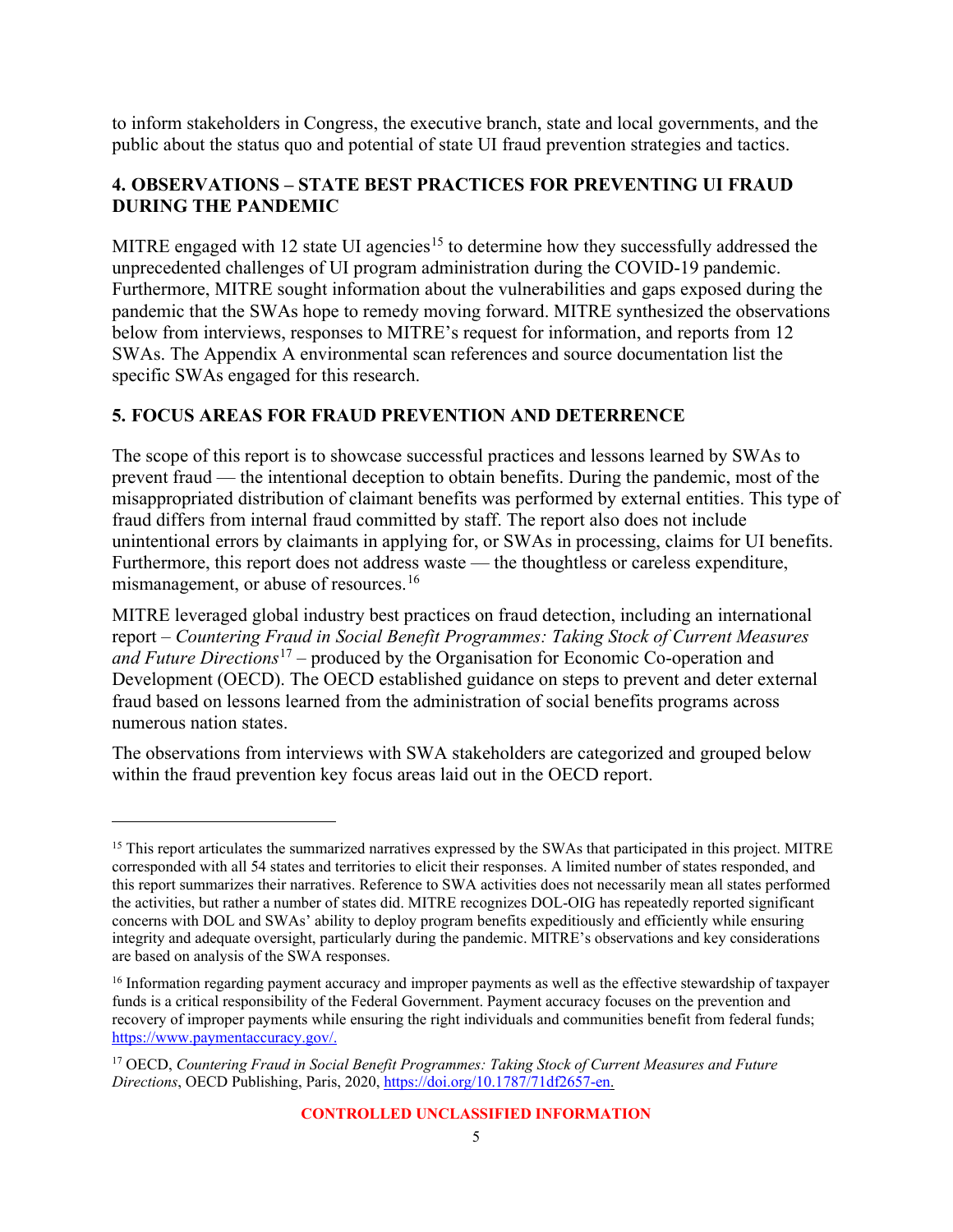<span id="page-12-1"></span>

| <b>Key Fraud Prevention Focus Area</b>                                                                      | <b>Description and Application</b>                                                                                                                                                                                                                                                                                                                   |
|-------------------------------------------------------------------------------------------------------------|------------------------------------------------------------------------------------------------------------------------------------------------------------------------------------------------------------------------------------------------------------------------------------------------------------------------------------------------------|
| Standard operating procedures -<br>strengthening strategies, goals, and<br>objectives for combating fraud   | This includes public organizations incorporating fraud prevention into<br>their strategies, objectives, and procedures, and making sure that they<br>strike the right balance between prevention, detection, and prosecution<br>measures. Fraud prevention techniques are essentially integrated into<br>standard operating procedures.              |
| Eligibility phase controls – targeting<br>prevention measures at the registration<br>phase                  | To minimize the chance of fraudulent tactics succeeding at this high-<br>risk phase, governments must ensure that they put in place adequate<br>policies, controls, and measures to verify identities and data submitted<br>during the registration process, in particular during the registration<br>phase of unemployment benefits administration. |
| Public communication – tailoring<br>communication campaigns and<br>messaging to improve fraud<br>deterrence | By integrating behavioral perspectives into their prevention approaches,<br>public organizations can develop nuanced communication campaigns<br>that include a range of messages to deter fraud, for example by<br>including soft messages and reminders and outlining the penalties for<br>committing fraud.                                        |
| Risk management $-$ focusing on the<br>highest risks                                                        | Risk management and assessments can contribute to savings and<br>promote efficiency by targeting the application of preventive controls<br>and identifying areas that are most susceptible to false claimants and<br>fake registrations; includes risk models and scoring to apply risk<br>mitigation strategies.                                    |

#### **Table 1. Fraud Prevention Key Focus Areas[18](#page-12-2)**

#### <span id="page-12-0"></span>**6. OBSERVATIONS BY FOCUS AREA**

The OECD recommends a holistic approach to reduce and mitigate external fraud by examining benefits program strategies within the key focus areas in Table 1. MITRE conducted interviews with SWAs to glean insights on how states addressed fraud within these key focus areas. The observations from the SWA fraud prevention narratives describe successful efforts to thwart fraud as well as opportunities to enhance existing UI resources, processes, and technologies.

#### **6.1.1. Standard operating procedures**

MITRE found that interstate and intrastate coordination related to UI programs administration matured over the course of the pandemic. SWAs from neighboring states or within a particular region established working groups with regular meetings to exchange information about the fraudster tactics and techniques they were identifying. The National Association of State Workforce Agencies (NASWA) UI Integrity Center played a critical role in both connecting and maintaining open lines of communication for states, and the number of SWAs regularly interacting with NASWA and utilizing its data resources for UI claim cross-matching increased considerably over the course of the pandemic.<sup>[19](#page-12-3)</sup> Cross-matching was used to identify fraudulent

<span id="page-12-2"></span><sup>18</sup> Ibid.

<span id="page-12-3"></span><sup>19</sup> Employment and Training Administration, *Response to the Office of Inspector General Alert Memorandum: The Employment and Training Administration needs to Issue Guidance to Ensure State Workforce Agencies Provide*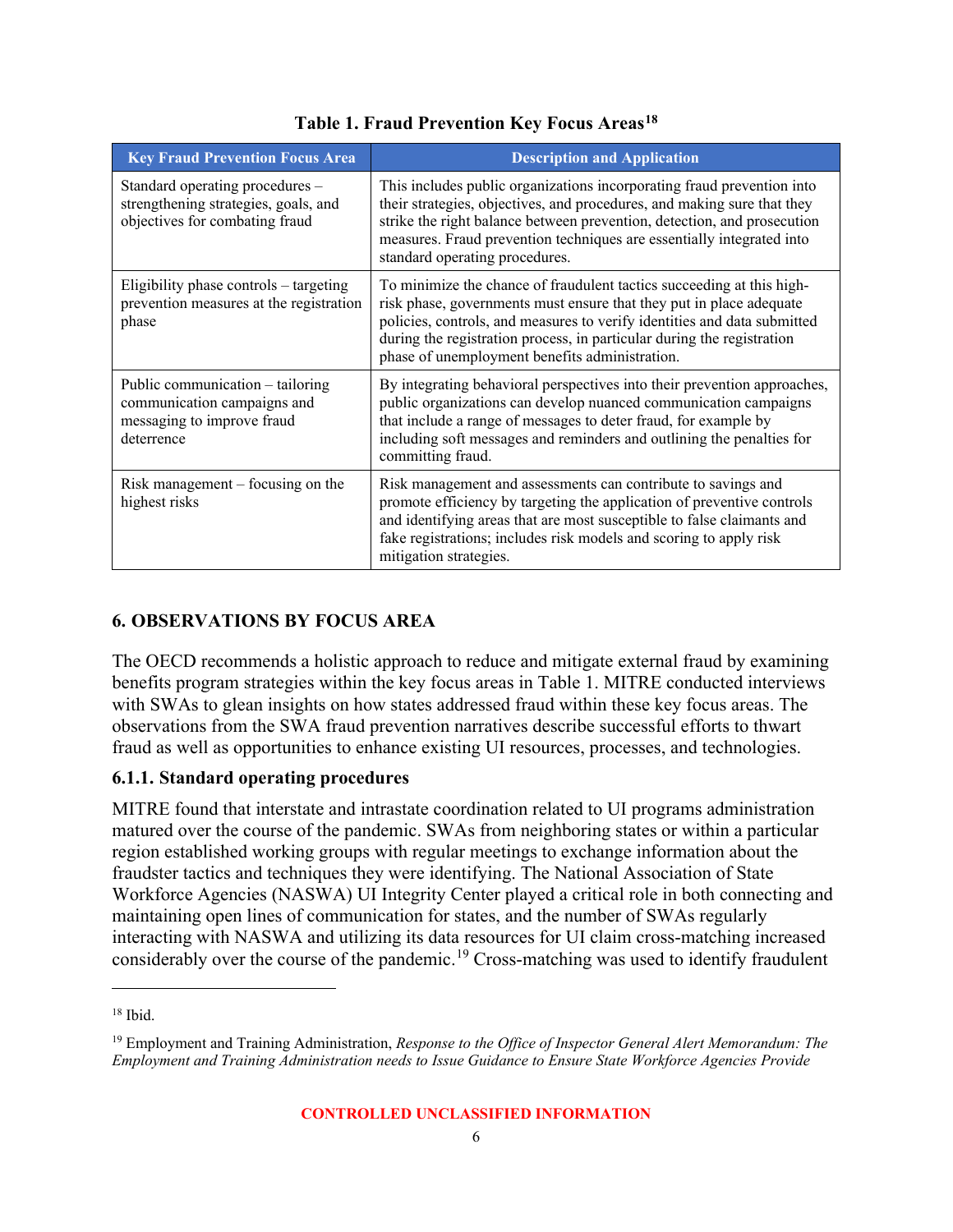UI claimants or claims leveraging incarceration databases, deceased persons databases, motor vehicle registration databases, and multi-state cross-match databases.

Within states, coordination between SWAs, federal and state law enforcement and IG investigators, and states' attorneys general was critical for investigating and prosecuting fraud and recovering fraudulent payments from financial institutions. Working with the state attorney general has been critical for some SWAs in requiring financial institutions to return improper UI payments to the UI trust fund.

SWAs also utilized federal and state emergency grant funds to hire and train new staff, in multiple cases hiring hundreds of full-time and temporary employees to fill investigatory and claims processing roles. Furthermore, much of this hiring, training, and claims processing was done virtually as SWAs closed their in-person offices to comply with social distancing guidelines.

For claims processing roles, SWAs transitioned non-UI staff to process claims and experimented with virtual training programs and training pods, which consisted of a mentor and mentee to ensure retention of training for new staff. One SWA emphasized how it successfully utilized virtual training to reduce the time to complete UI training from 6 weeks to 3 weeks. The successes of virtual hiring and training should be documented and considered for incorporation into standard training procedures even after the pandemic.

For investigatory roles, SWAs invested emergency funds into building out their technology and data analytics expertise for fraud prevention and fraudulent payment recovery. One SWA highlighted how a close relationship between analytics and investigations made for the strongest fraud detection and prevention regime as new fraud schemes emerged. SWAs hired in-house technologists and external vendors to fine-tune existing fraud indicator queries and develop new queries to improve fraud detection. Multiple SWAs established cyber fraud units to complement the work of traditional benefit payment control units; these cyber fraud units, in addition to general fraud training units that SWAs stood up, were critical to both executing fraud prevention and detection activities and providing necessary guidance to wider SWA staff, including claims processors, as new fraud tactics and events emerged.

To ensure that the technological, investigatory, and analytical expertise that SWAs developed over the course of the pandemic does not fade, these burgeoning capabilities and the talented employees who deliver them must be fostered and made permanent to the extent possible. Multiple SWA leaders expressed concern about their ability to sustain such capabilities due to the eventual withdrawal of emergency funds (federal and state) and the difficulty of keeping talented employees (investigators, technologists, and claims processors) on the payroll with limited budgets and caps on the number of permanent employees that SWAs can hire. Without more sustainable funding for permanent employees and an increase in the permanent employee cap, especially during periods of heightened unemployment, SWAs expressed that they would continue to struggle with persistent staffing shortages.

*Requested Unemployment Insurance Data to the Office of Inspector General*, 15 June 2021, [https://www.oversight.gov/sites/default/files/oig-reports/DOL/19-21-005-03-315UI-Data-Access-Alert-MemoFinal-](https://www.oversight.gov/sites/default/files/oig-reports/DOL/19-21-005-03-315UI-Data-Access-Alert-MemoFinal-Rpt06162021.pdf)[Rpt06162021.pdf.](https://www.oversight.gov/sites/default/files/oig-reports/DOL/19-21-005-03-315UI-Data-Access-Alert-MemoFinal-Rpt06162021.pdf)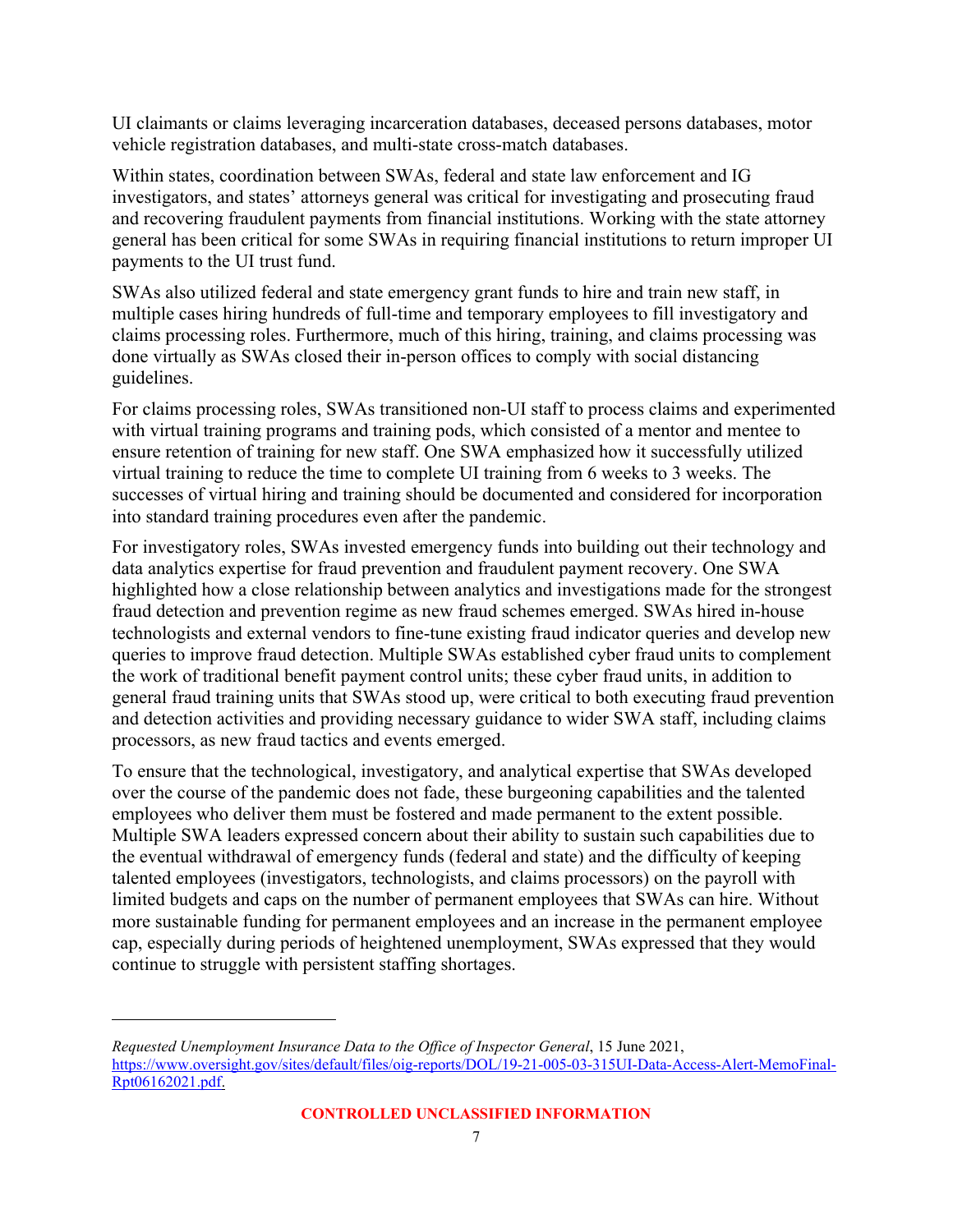#### **6.1.1.1. IT Modernization**

For SWAs that had them, modernized IT systems were critical for both administering pandemic UI programs efficiently and preventing fraud. In a May 2021 report, DOL-OIG emphasized its finding that "states with modernized IT systems implemented CARES Act programs significantly faster than those using antiquated IT systems. The results of our analysis demonstrate a clear correlation between states' IT modernization status and the time needed to implement new PEUC and PUA programs. For example, states that completed IT modernization started the PEUC program 15 days faster and the PUA program 8 days faster (on average) than those still planning IT modernization."<sup>[20](#page-14-0)</sup>

SWAs stressed the importance of modernized IT systems in helping them detect and prevent fraud. One SWA actually launched a fully modernized UI IT system in the middle of the pandemic (after having received funding for the modernization effort a few years earlier), providing a unique case study of the impact of IT modernization for pandemic UI fraud prevention. Before it launched its modernized IT system, this SWA had claims processing staff manually reviewing and freezing claims suspected to be fraudulent; its legacy IT system could not freeze suspicious claims in batches through staff direction or automation. The SWA knew this was a slow process that could not freeze suspicious claims at scale, but it was the best it could do at the time. With the introduction of its modernized IT system, the SWA froze in bulk batches all claims identified by its algorithms as suspicious; through this process, 150,000 suspicious claims were frozen on the first night of this modernized system's operations.

Other SWAs noted that modern IT and advanced analytics enabled them to build multilayer fraud defense tactics, which will be detailed further in the next section. These were critical for conducting the claim crossmatches needed to flag duplicative or potentially fraudulent claim information. These systems contrasted significantly with antiquated SWA IT systems described in a DOL-OIG audit, which, among other deficiencies, "did not have the mainframe capacity to perform cross-matches for such a large volume of claims" and "did not include [improper payment] detection and recovery functionality."[21](#page-14-1)

Over the past 6 months, the importance of IT modernization has further been made evident by the DOL OUIM priority to develop "IT solutions to modernize antiquated state technology by centrally developing open, modular technology solutions that can be adopted by states as needed."<sup>[22](#page-14-2)</sup> Through federal funding and hands-on technology co-development with SWAs, DOL OUIM "hopes to provide software to support end-to-end administration of UI, including benefit delivery, employer tools and appeals."[23](#page-14-3)

<span id="page-14-0"></span><sup>20</sup> U.S. Department of Labor Office of Inspector General, *COVID-19: States Struggled to Implement CARES Act Unemployment Insurance Programs*, 28 May 2021, [https://www.oig.dol.gov/public/reports/oa/2021/19-21-004-03-](https://www.oig.dol.gov/public/reports/oa/2021/19-21-004-03-315.pdf) [315.pdf.](https://www.oig.dol.gov/public/reports/oa/2021/19-21-004-03-315.pdf)

<span id="page-14-1"></span> $21$  Ibid.

<span id="page-14-2"></span><sup>22</sup> U.S. Department of Labor Employment and Training Administration, *Fact Sheet: Unemployment Insurance Modernization – American Rescue Plan Act Funding for Timely, Accurate and Equitable Payment in Unemployment Compensation Programs*, 11 August 2021, [https://oui.doleta.gov/unemploy/pdf/FactSheet\\_UImodernization.pdf.](https://oui.doleta.gov/unemploy/pdf/FactSheet_UImodernization.pdf)

<span id="page-14-3"></span> $23$  Ibid.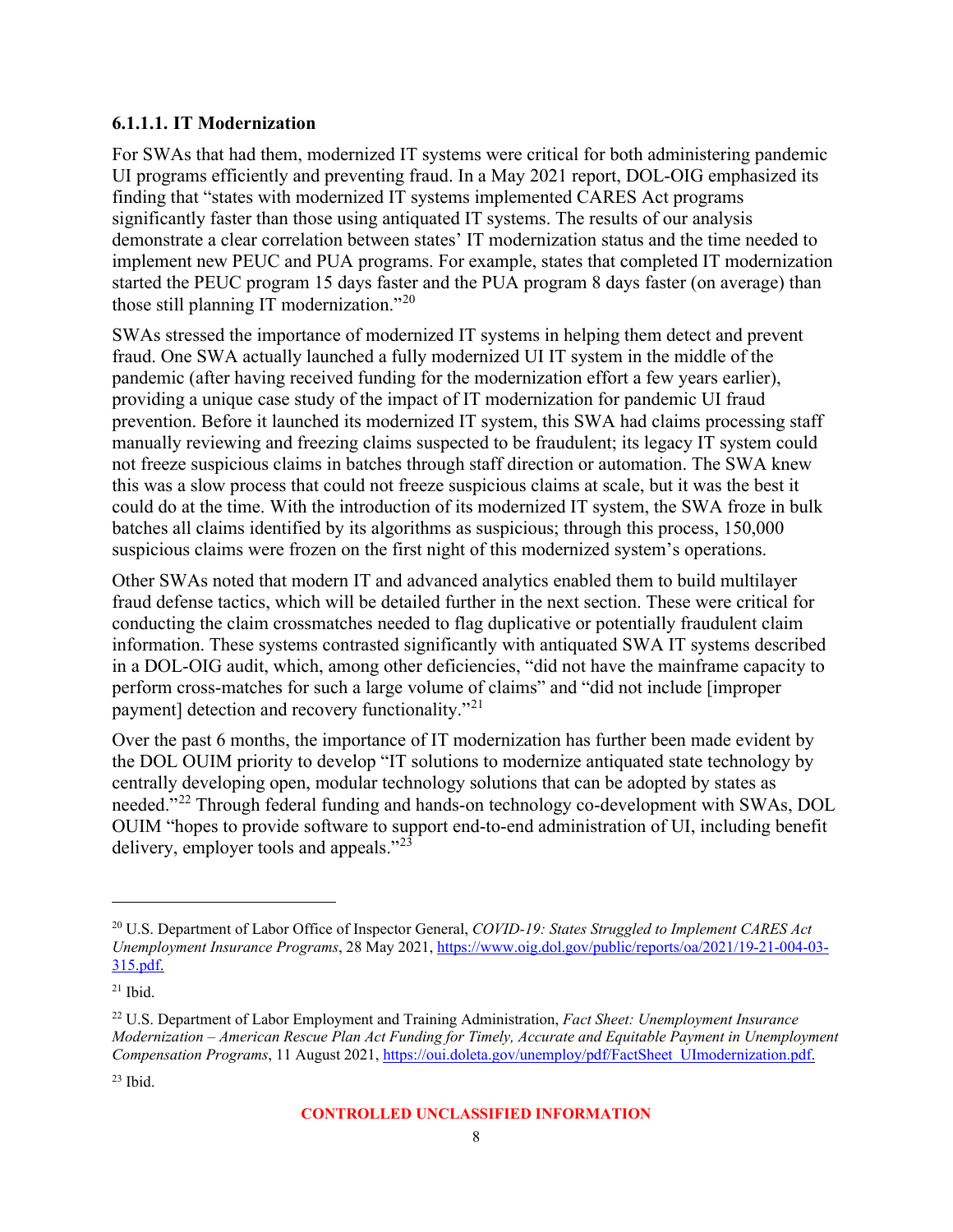#### **6.1.2. Eligibility phase controls**

SWAs implemented new techniques and technologies and enhanced existing techniques and technologies to tighten their eligibility phase controls. Given the sensitivity of SWA tactics and operations to prevent and detect fraud, there were limits to the tactical information that SWAs were willing to disclose. Despite this, MITRE was able to glean and can present higher-level observations on approaches and concepts that SWAs employed to detect, prevent, and deter UI fraud during the pandemic.

Upfront identity verification tools were lauded by multiple SWAs as critical to stopping fraudsters in their tracks. SWAs explained that there are many ways for fraudsters to either generate convincing personally identifiable information (PII) or steal actual PII, which can then be used to file for UI. Identity verification tools require proof of identity before an individual can move forward with any type of registration or claim process, thereby ensuring that the individual presenting the PII is indeed who they say they are. In the case of the PUA program, individual claimants had to prove their identity before receiving payment.

While identity verification tools are not foolproof, SWAs that implemented them saw a reduction in UI fraud associated with identity theft. One SWA emphasized that the incorporation of identity verification tools was associated with a significant decrease in the number of daily PUA claims and initial UI filings, which may suggest that knowledge of that SWA's identity verification requirement deterred would-be fraudsters from submitting initial unemployment claims. In summary, there are multiple identity verification technologies that SWAs can incorporate into their fraud prevention and detection tactics. The key for SWAs was to determine how best to fit identity verification into their existing IT architecture in a way that would enable them to achieve their desired balance between payment timeliness and integrity.

SWAs pursued different approaches to conditional payouts to claimants with unverified identities, even as federal and state executive orders pushed them to prioritize payment timeliness over payment integrity, especially for PUA. One state simply did not pay claimants whose identities could not be verified. Another state established a minimum payment amount for claimants with unverified identities until their identities could be confirmed. Yet another state established a "kill switch" (stop payment) mechanism that halted conditional payouts to claimants with unverified identities if there was an unexpected spike in UI claims that could indicate a fraud attack; the purpose of this "kill switch" is to ensure that a fraud event does not result in a massive continuous payout of conditional pay.

SWAs also implemented a range of other techniques to build a multilayer fraud defense. Multifactor authentication augmented identity verification tools in weeding out fraudsters filing claims with fake or stolen PII. Bot prevention and detection technologies were used to establish web application firewalls that, among other functions, were able to geo-block Internet Protocol addresses that came from areas known to generate a high degree of fraudulent claim activity. Additionally, SWAs would establish average claim submission baselines; any significant deviation above this average would flag to the SWA that it might be facing a potential fraud event. With the surge of legitimate claims early during the pandemic, significant deviations above the average did not always indicate fraudulent activity; however, as the pandemic progressed and SWAs were better able to handle the influx of claims, utilizing such baselines and deviations was effective for noting abnormal activity.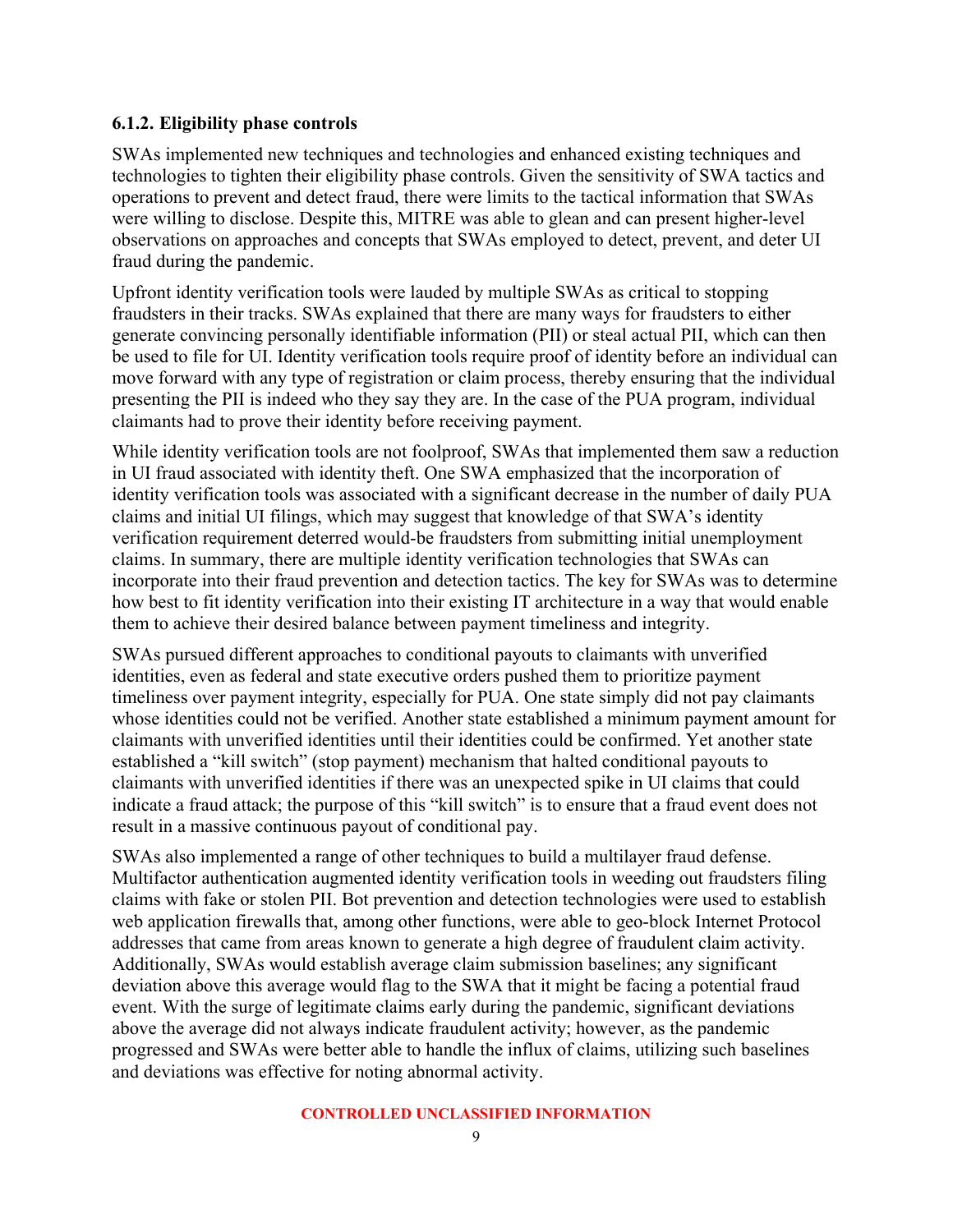SWAs also iteratively updated the fraud indicators and filters used in their data analytics and cross-matching; fraud indicators are used to search across multiple claims and multiple data environments for commonalities (duplicate information) and fraudulent information that would flag a claim as illegitimate. This enabled them to expand the range of indicators that would mark a UI claim as suspicious as they encountered new fraud schemes and tactics over the course of the pandemic. One SWA noted that it started the pandemic with less than 10 standard fraud indicators and now has incorporated close to 60 indicators into its standard cross-matching analytics. Finally, some SWAs established risk-based scoring matrices to quantify the relative fraud risk associated with a particular claim; certain fraud indicators would weigh more heavily in the scoring scheme, enabling the SWAs to prioritize immediate review of the riskiest claims. On the other hand, this risk quantification was also used in some states to drive the speedy release and payment of relatively low risk claims that had been frozen.

Finally, timely and accessible data to query and crossmatch against was critical for SWAs in iterating on the fraud indicators incorporated into their analytics and using those analytics to detect and prevent fraud. NASWA's UI Integrity Center and its data tools and resources, including the Integrity Data Hub (IDH), played a pivotal role in enabling multi-state crossmatching efforts. One SWA explained it exchanged data files with NASWA daily for crossmatching purposes, and another SWA director remarked that UI fraud during the pandemic would have been much worse without NASWA serving as a hub for interstate data coordination. Some SWAs also emphasized that positive relationships with employers, who would provide more real-time worker records or forward fraud alert notices if an individual still employed by them filed for UI, were influential in getting reliable data that helped SWAs identify fraudulent claims.

#### **6.1.3. Public communication**

Public communication was a fraught topic across the SWAs that MITRE interviewed. All interviewees mentioned the tradeoff that exists between transparency with the public and the need to safeguard against the disclosure of counter-fraud tactics to fraudsters. One SWA highlighted how the public release of one of its counter-fraud tactics prompted bad actors to adjust their activities and succeed in evading SWA controls and detection through that particular tactic. Considering this, much of the public communication conducted by SWAs during the pandemic was less focused on deterring fraud through forceful messaging than it was on educating the public about the risks of fraud and identity theft and instructing the public on how to effectively communicate with the SWA. With that said, some SWAs did note that communication through law enforcement task forces that publicly messaged about UI fraud arrests and prosecutions could serve as an effective deterrent.

SWAs were forced to improve their communication pathways with the public because pandemic stay-at-home and social distancing guidelines resulted in the temporary closure of in-person centers and offices. Thus, SWAs had to transition from an in-person communication presence to a largely virtual communication presence. While the communication tactics detailed hereafter may seem simple, they were critical to enabling a reliable virtual presence to which citizens could turn for information related to UI.

SWAs increased their phone line capacity to accommodate higher call volumes, stood up contact centers, and utilized "contact us" web forms and automated message services to record customer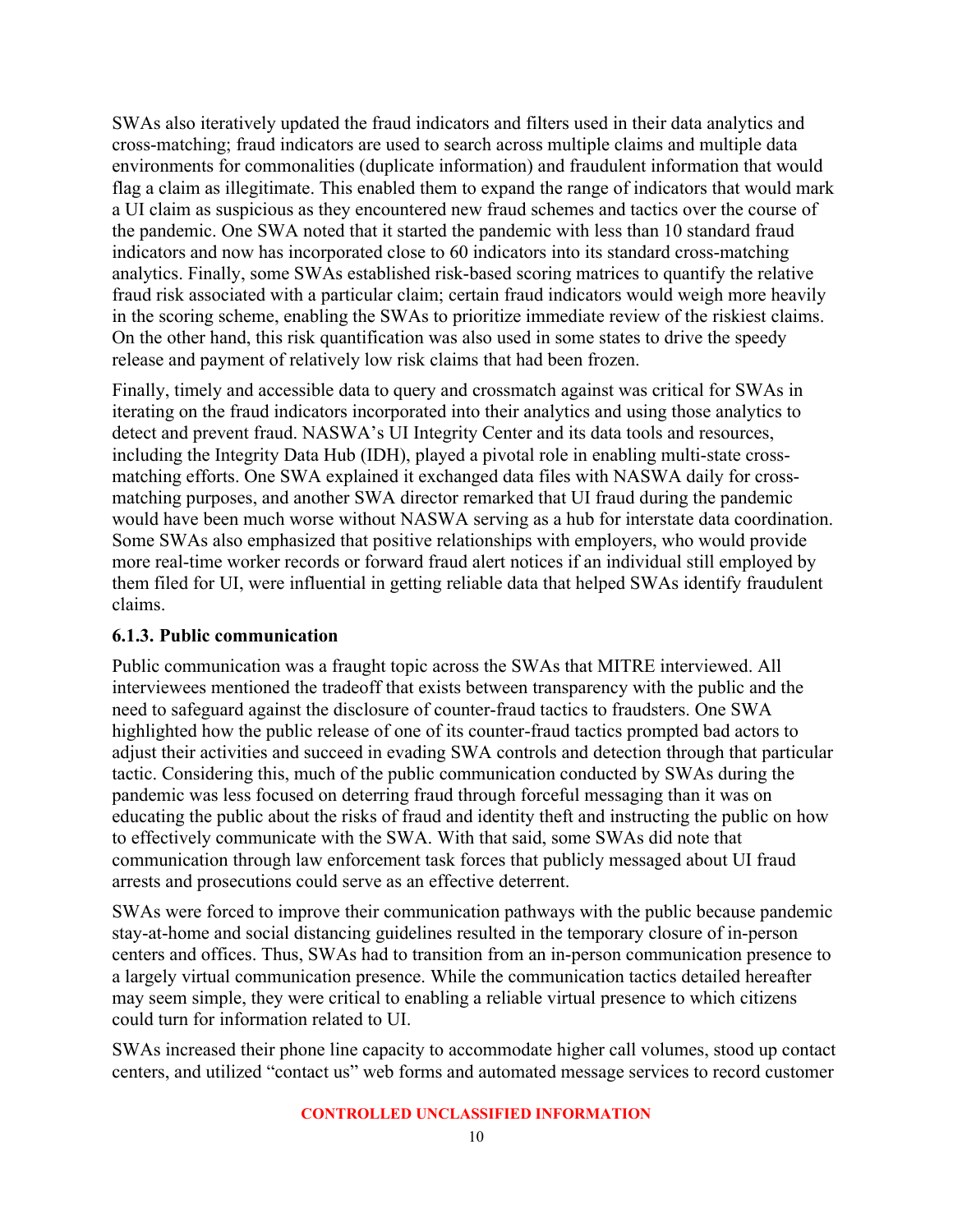information without subjecting customers to long telephone wait times. One SWA emphasized its efforts to increase outreach to traditionally underserved communities, increasing the number of documents translated into non-English languages so more customers could self-serve and better understand and access the programs available.

SWAs also sought to make it easier to find critical information on their websites, standing up distinct UI fraud and identity theft webpages. These distinct pages provided information on how to identify and report UI fraud and identity theft as well as recommendations on what to do if an individual believed they were a victim of identity theft. These distinct fraud pages also provided links to related law enforcement webpages for reporting identity theft, although one SWA advised victims of identity theft to report directly to the SWA website because local law enforcement offices were not capable of dealing with identity theft associated with fraudulent unemployment insurance claims. Lastly, some SWAs sent mailings to claimants or those who had reported identity theft (employees and employers) as another medium through which to provide instructions and recommendations for protecting against and reporting identity theft.

Two isolated comments are worthy of note given the unique perspective they provide. First, one SWA proactively communicated to claimants about the incorporation of identity proofing technologies into its claims filing process in order to increase public trust in the UI system as well as expedite the claims submission and adjudication process by alerting claimants ahead of time that they should be prepared to verify their identities. Second, one SWA director emphasized the importance of educating the public about solid cyber hygiene and the creation of usernames and passwords that are not recycled across online accounts. While this latter point is not exclusive to PII theft associated with UI fraud, legitimate UI claimants would certainly benefit from better cyber hygiene.

#### **6.1.4. Risk management**

Risk is an event that, if it occurs, adversely affects an organization's ability to achieve its objectives. Risk management is a formal and disciplined practice for addressing risk and reducing it to an acceptable level. It includes identifying risks, assessing their probabilities and consequences, developing management strategies, and monitoring their state to maintain situational awareness of changes in potential threats. As such, risk management is critical to increasing the likelihood of successful program outcomes.

Risk management can be practiced on an individual project, within a specific program, or across the entire enterprise. The Association for Federal Enterprise Risk Management defines Enterprise Risk Management (ERM) as "a discipline that addresses the full spectrum of an organization's risks, including challenges and opportunities, and integrates them into an enterprise-wide, strategically-aligned portfolio view. ERM contributes to improved decision making and supports the achievement of an organization's mission, goals, and objectives."<sup>[24](#page-17-0)</sup>

SWAs did not specifically mention use of risk management frameworks aside from the riskbased scoring matrices (described in Section 3.2.2) used to quantify the relative fraud risk

<span id="page-17-0"></span><sup>24</sup> G. Milbourn, Dr. S. Brady, G. Ingber, J. Stehle.," GOVERNMENT-WIDE PAYMENT INTEGRITY: NEW APPROACHES AND SOLUTIONS NEEDED," The MITRE Corporation, Mclean, VA, April 2016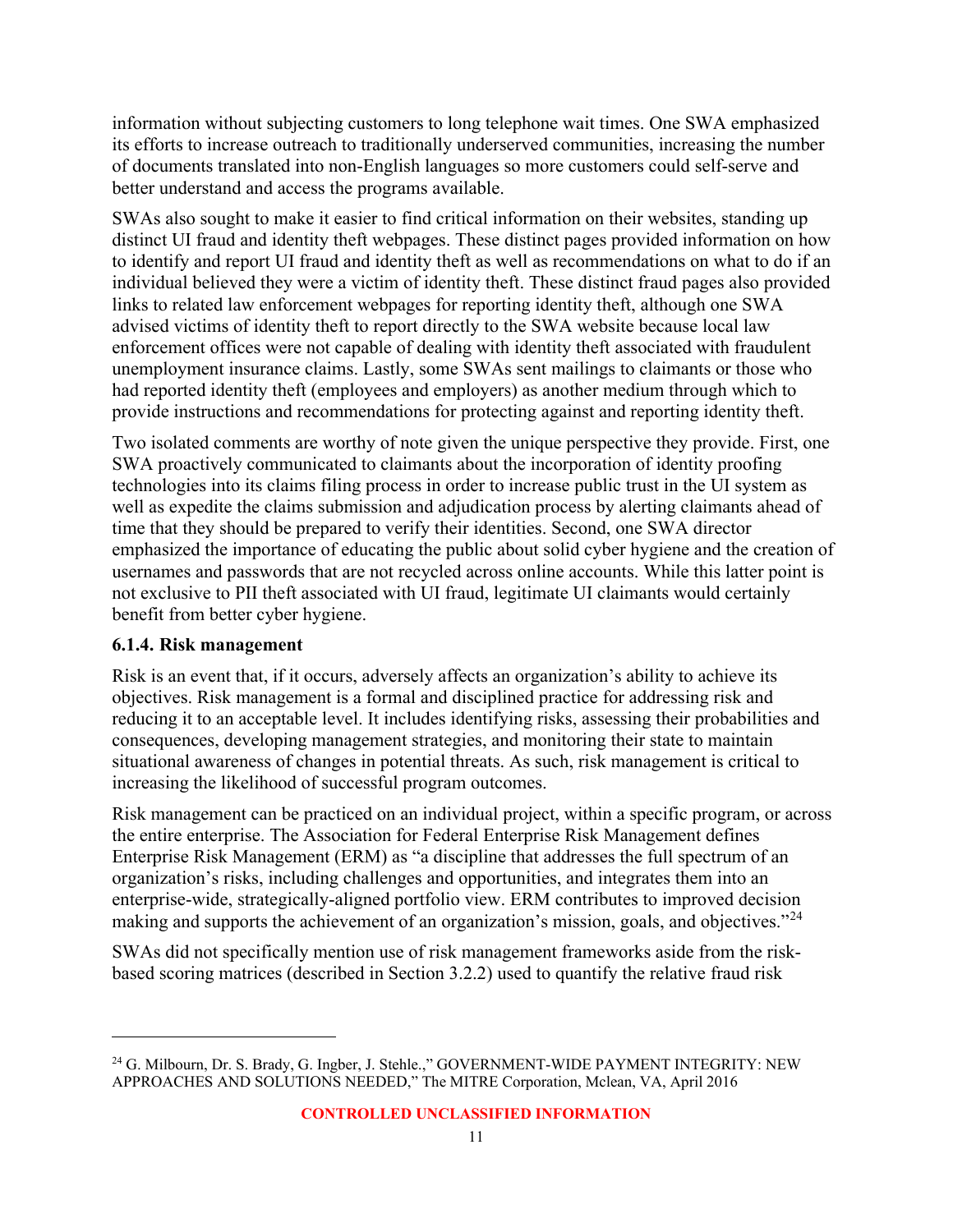associated with a particular claim. However, they did note cultural shifts and tactical innovations that could help them identify and reduce fraud risk.

Representatives from multiple SWAs highlighted the tension between payment integrity and payment timeliness. They admitted that identity proofing and fraud prevention efforts on the front end can slow payment delivery to claimants. Modern identity verification technologies can enable payment integrity without creating claim backlogs as severe as those of the past, but prioritization of payment integrity and fraud prevention in SWA standard operating procedures naturally inhibits payment timeliness. Thus, to mitigate fraud risk at scale, one SWA stated, "The cultural change needs to be that everyone who touches UI should view payment integrity as part of their responsibility and bake anti-fraud into how we do business." However, the latitude that a particular SWA has to prioritize and operationalize payment integrity and risk management depends on state and local political sensitivities to potentially extended payment timelines.

Tactical innovations for risk management include novel vendor engagement and embrace of artificial intelligence and machine learning (AI/ML) for fraud discovery. One SWA mentioned its subscription to proprietary threat intelligence feeds to monitor the dark web for fraudster chatter about tactics and targets for UI fraud. Another SWA described its efforts to acquire enhanced (i.e., more timely) wage record data from a private vendor to supplement its databases for cross-matching and querying to flag and freeze suspicious claims. Lastly, multiple SWAs raised the potential value of AI/ML technologies that search claims for signs of fraud that fall outside standard rules-based fraud discovery filters. With commonly used rules-based discovery systems, SWAs are alerted only when hard-coded fraud indicators are identified in a claim; with AI/ML platforms, SWAs could potentially learn about previously undiscovered fraud schemes and tactics straight from patterns in claims data. One SWA director was particularly adamant about the use of AI/ML for fraud discovery, arguing that effective use of automation is paramount for 21<sup>st</sup> century UI fraud prevention. To pursue and sustain these tactical innovations and fraud prevention technologies, SWAs will require federal and state fraud prevention funding that is greater in both quantity and duration than the fraud prevention funding they were receiving before the pandemic.

#### <span id="page-18-0"></span>**7. KEY CONSIDERATIONS FOR FURTHER EXPLORATION**

The administration of a decentralized, federated UI program requires collaboration and coordination involving multiple stakeholders, including DOL, SWAs, other federal agencies (e.g., Internal Revenue Service), and public-private entities. Stakeholder engagement and partnership is essential to foster alignment, agreement, adoption, and action on any suggestions. The U.S. Department of Labor recently established the OUIM to provide strategic leadership and work with state workforce agencies and federal partners to modernize and reform the unemployment insurance system. The following key considerations do not consider current or future initiatives by ETA or OUIM and have yet to be prioritized or adopted. These considerations should be considered as opportunities to couple with existing strategic initiatives to deliver transformational impact.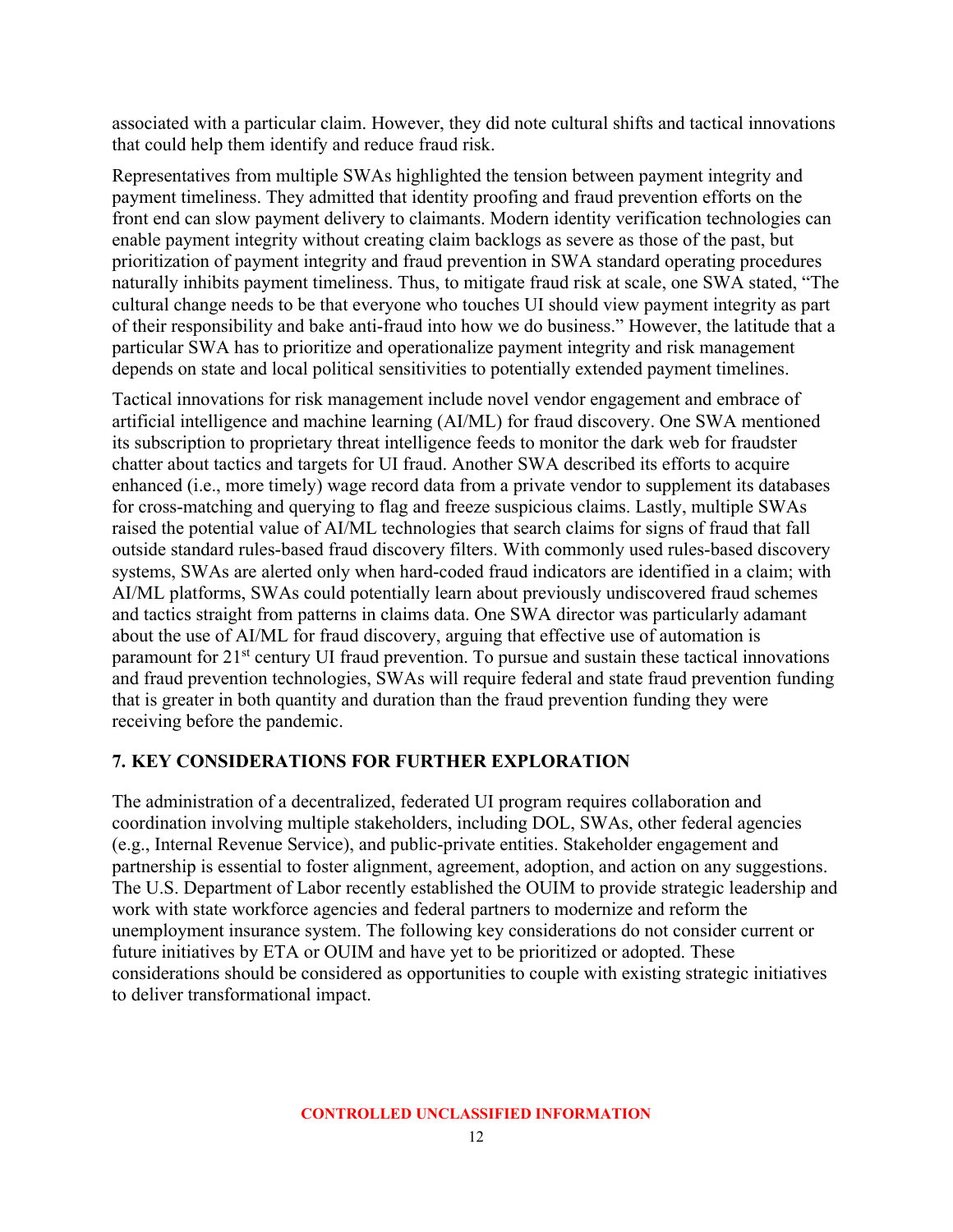#### <span id="page-19-0"></span>**8. STANDARDIZE POLICIES AND PRACTICES FOR ADMINISTERING PAYMENTS TO CLAIMANTS SELF-CERTIFYING UNEMPLOYMENT AND CLAIMANTS WITH UNVERIFIED IDENTITIES**

Since the passage of the CARES Act and implementation of the PUA program, ambiguous federal guidance about how to administer UI payments to claimants self-certifying unemployment and claimants with unverified identities has hampered SWAs' ability to prevent UI fraud. Absent clear federal direction, SWAs adopted varied policies and practices to handle these payments. To better support SWAs in fighting fraud associated with self-certification and unverified identities, DOL might consider developing requirements and standards for SWA administration of these unique and challenging UI payments.

DOL and SWAs cannot write off self-certification as a one-time pandemic-era solution that will not be relevant in future crises. Instead, DOL and SWAs need to reflect on their experience administering PUA with self-certification and record the lessons learned to build strategies and tactics to mitigate fraud associated with self-certification and unverified identities in future UI demand surges. They can take steps to make administration of these payments standard across states as well as targeted toward a balance between payment timeliness and payment integrity to which both DOL and SWAs agree. Key considerations related to this include:

- **DOL, in collaboration with SWAs, can determine a benchmark for UI fraud associated with self-certification and unverified identities that they are willing to tolerate during emergencies** – Effectively balancing fraud prevention with timely payment provision during UI emergencies requires federal and state fraud tolerance benchmarks, which can help SWAs calibrate their UI operations and tactics.
- **DOL, in collaboration with SWAs, can research, develop, and standardize conditional payment options to mitigate fraud losses when administering emergency UI programs under which claim information and identity verification is difficult** – Self-certified unemployment was extremely difficult for SWAs to verify during the pandemic as states tried to minimize fraud up front during the application process and comply with Federal guidelines to expedite payments, resulting in extreme losses to UI fraud. Considering this, it could be beneficial to explore conditional payment options in instances of unverified claimant information or identity that balance the need for timely payments against the need to reduce fraud risk.
- **DOL ETA, in collaboration with SWAs, can develop and conduct regular UI demand surge stress tests to prepare for future emergencies** – Based on stress test results, DOL ETA and SWAs can determine emergency response resources, guidance, and standard operating procedures needed to effectively balance fraud mitigation and payment timeliness.

#### **8.1.1. DOL, in collaboration with SWAs, can determine a benchmark for UI fraud associated with self-certification and unverified identities that they are willing to tolerate during emergencies**

Due to executive (federal and state) pressure on SWAs to prioritize payment timeliness over payment integrity during the early stages of the pandemic, especially after the instantiation of PUA, states were forced to put an unplanned emphasis on recovery of fraud losses associated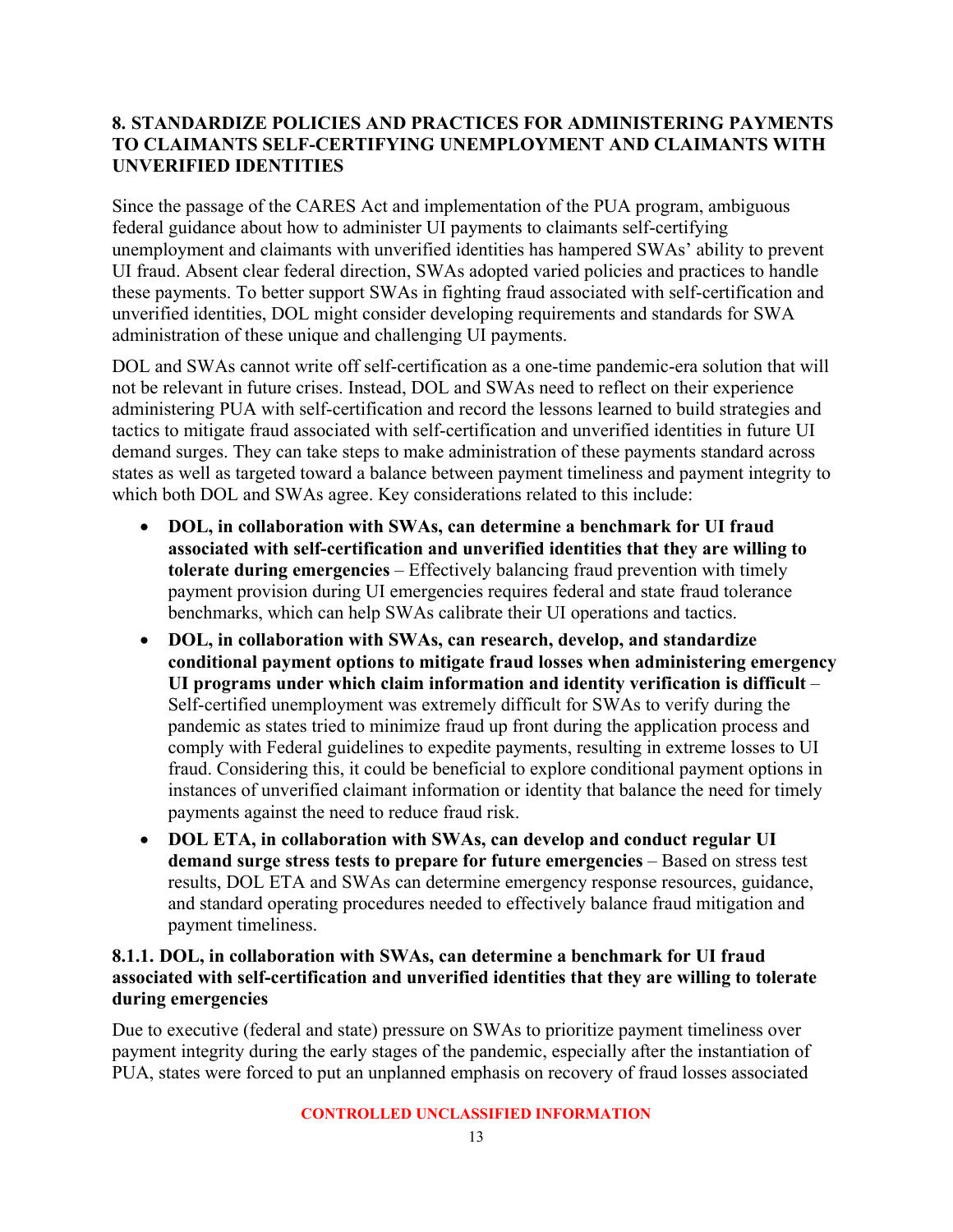with payments to claimants self-certifying unemployment and claimants with unverified identities. To build resilience into UI systems, DOL, with input from SWAs, can explore regulating how SWAs operationalize the extreme prioritization of timeliness over payment integrity, which characterized the administration of pandemic UI programs, so as to mitigate fraud losses. In determining these operational regulations, unemployment self-certification and other eligibility schemes under which identity verification would be difficult must be factored in as potentially expedient methods to deliver payments to claimants during a UI demand crisis.

A benchmark (or bounds) for tolerable levels or rates of UI fraud associated with selfcertification and unverified identities would be needed to underpin these operational regulations and inform how states operationalize the tradeoff between payment integrity and payment timeliness. DOL is best positioned to set this "tolerable fraud" benchmark at the federal level, and it could engage SWAs to receive their input about what is desirable and feasible for the benchmark. SWAs could then tailor and resource their fraud prevention operations and tactics to meet the federal benchmark, as opposed to trying unrealistically to prevent all UI fraud associated with self-certification and unverified identities at the expense of timely payment delivery.

An initial step toward establishing this benchmark would be to isolate pandemic UI fraud associated with self-certification and unverified identities from pandemic UI fraud rooted to other sources or gaps in the system. This would provide national and state-level foundational statistics on UI fraud associated with self-certification and unverified identities, which DOL and SWAs could use to begin determining reasonable benchmarks for tolerable UI fraud in emergency scenarios.

#### **8.1.2. DOL, in collaboration with SWAs, can research, develop, and standardize conditional payment options to mitigate fraud losses when administering emergency UI programs under which claim information and identity verification is difficult**

If it is envisioned that self-certification, or other UI eligibility schemes that make claim information and identity verification difficult for SWAs, will be instituted to improve payment timeliness in future UI crises, DOL, in collaboration with SWAs, might consider researching, developing, and standardizing conditional payment approaches that minimize fraud losses in instances of unverified claimant information or identity.

SWAs pursued different approaches to conditionally paying claimants with unverified identities or information, citing their approaches as critical to tightening post-delivery payment controls and preventing continued fraud through already-released claims with unverified information. Some SWAs made conditional payments to claimants with unverified PII up until a deadline, at which point identity verification was required for payments to continue. Incorporating identity verification tools into the claim submission process can reduce the number of claimants with unverified information. However, identity verification tools are not foolproof, so there is still a need for established conditional payment protocols to deal with instances of unverified claimant information. Another SWA maintains a "kill switch" (stop payment) mechanism that halts conditional payments to claimants with unverified PII if there is an unexpected spike in UI claims that may indicate fraudulent activity; this "kill switch" ensures that a fraud event does not result in a massive improper conditional payout. Yet another SWA explained that it only paid a minimum amount per conditional payment until the claimant's identity was verified.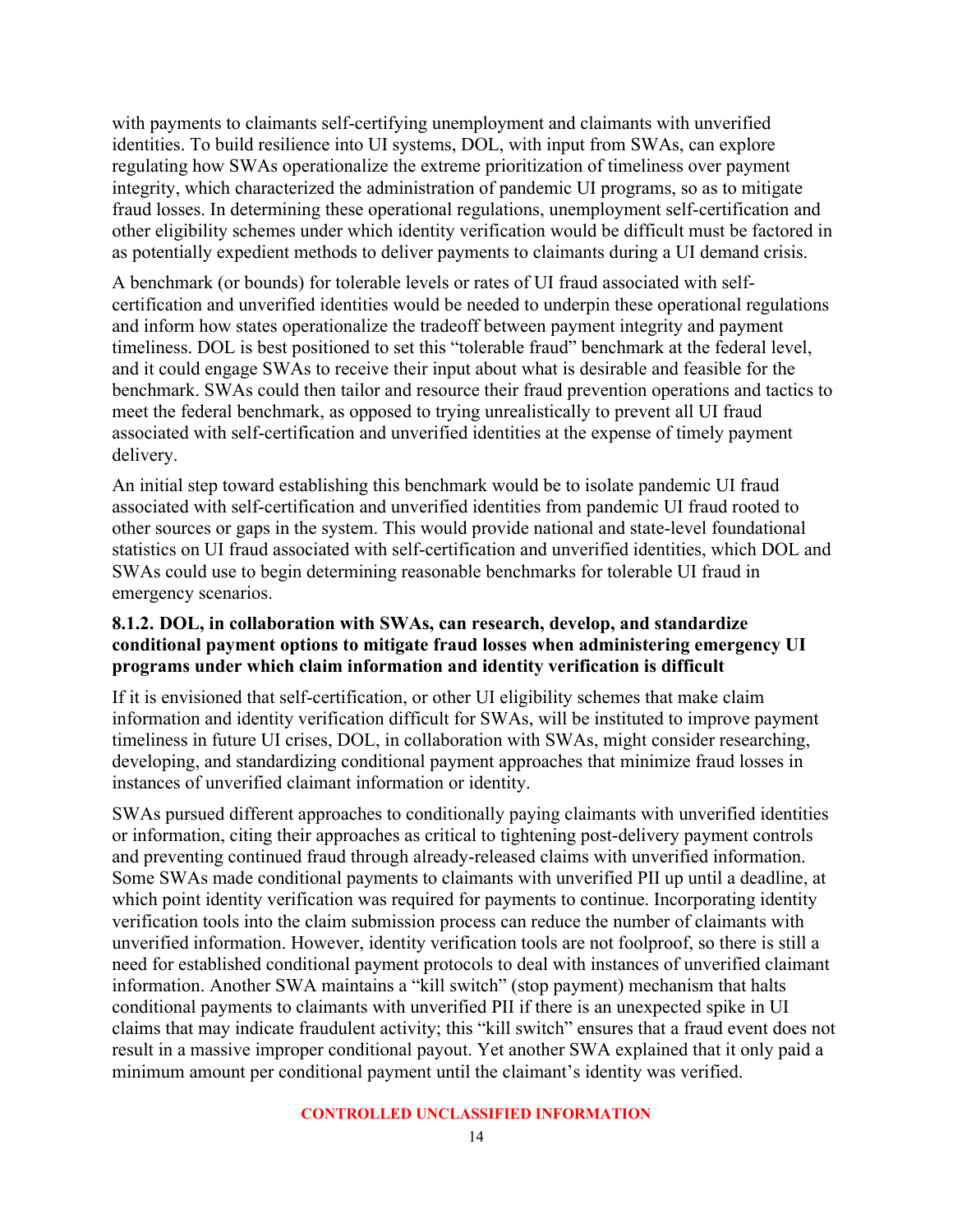Considering these distinct state practices, DOL, in collaboration with SWAs, can research and establish a standard set of effective conditional payment options for SWAs to employ if forced to administer UI programs under which payments are made to claimants with unverified PII. These options could enforce ceilings for the amount of money and length of time that a claimant with unverified information will be paid, and they could be applied consistently across states to close off opportunities for fraudsters to exploit differences in state conditional payment protocols and practices. Lastly, DOL and SWAs could refine these conditional payment approaches over time as they identify new fraud schemes and tactics.

#### **8.1.3. DOL ETA, in collaboration with SWAs, can develop and conduct regular UI demand surge stress tests to prepare for future emergencies**

Tactical, operational, and strategic actions need to be taken to prepare for future UI demand surges during which the prioritization of payment timeliness over payment integrity exacerbates the potential for severe UI fraud losses across the country. These actions could be determined and refined through regular stress tests administered by DOL ETA with SWAs.

Stress tests, whether through simulations or exercises, probe systems to determine how robust or brittle they might be in the face of extreme circumstances. For example, in the aftermath of the 2007-2009 financial crisis, Congress passed legislation—the Dodd-Frank Act—requiring the Federal Reserve to conduct capital planning stress tests to ensure that the nation's largest financial institutions had sufficient capital to weather severe economic downturns without significantly disrupting financial markets.<sup>[25](#page-21-1)</sup> Stress test methodologies establish the requirements and performance metrics against which the organization being tested is evaluated.

DOL and Congress could consider regularly stress testing state UI systems to improve fraud prevention capabilities before the next unemployment crisis. Federal and state legislation requiring UI system stress testing might be needed to ensure DOL and SWAs adequately resource and prioritize it. Through lessons learned and weaknesses identified from regular stress test exercises, modeling, and simulation, DOL and SWAs would have a consistent feedback mechanism with which to develop fraud prevention resource requirements and standard operating procedures that help keep fraud within the organization's risk tolerance level while maintaining the prioritization of payment timeliness over payment integrity during unemployment crises.

DOL ETA, in collaboration with SWAs, could begin making UI system stress testing a reality by establishing UI stress test methodologies, which would evaluate how SWAs' people, processes, and technology perform under extreme UI surge circumstances with elevated fraud risk.

#### <span id="page-21-0"></span>**9. REQUIRE TIMELY FINANCIAL INSTITUTION COMPLIANCE WITH FRAUDULENT PAYMENT RECOVERY**

Financial institutions are not currently required to return UI funds identified by SWAs or other state authorities as fraudulent within an established timeline; this challenges the ability of SWAs to recover those funds. The regulatory authority to establish a required timeline for expedient

<span id="page-21-1"></span><sup>&</sup>lt;sup>25</sup> Board of Governors of the Federal Reserve System, "Stress Tests and Capital Planning," 5 August 2021, [https://www.federalreserve.gov/supervisionreg/stress-tests-capital-planning.htm.](https://www.federalreserve.gov/supervisionreg/stress-tests-capital-planning.htm)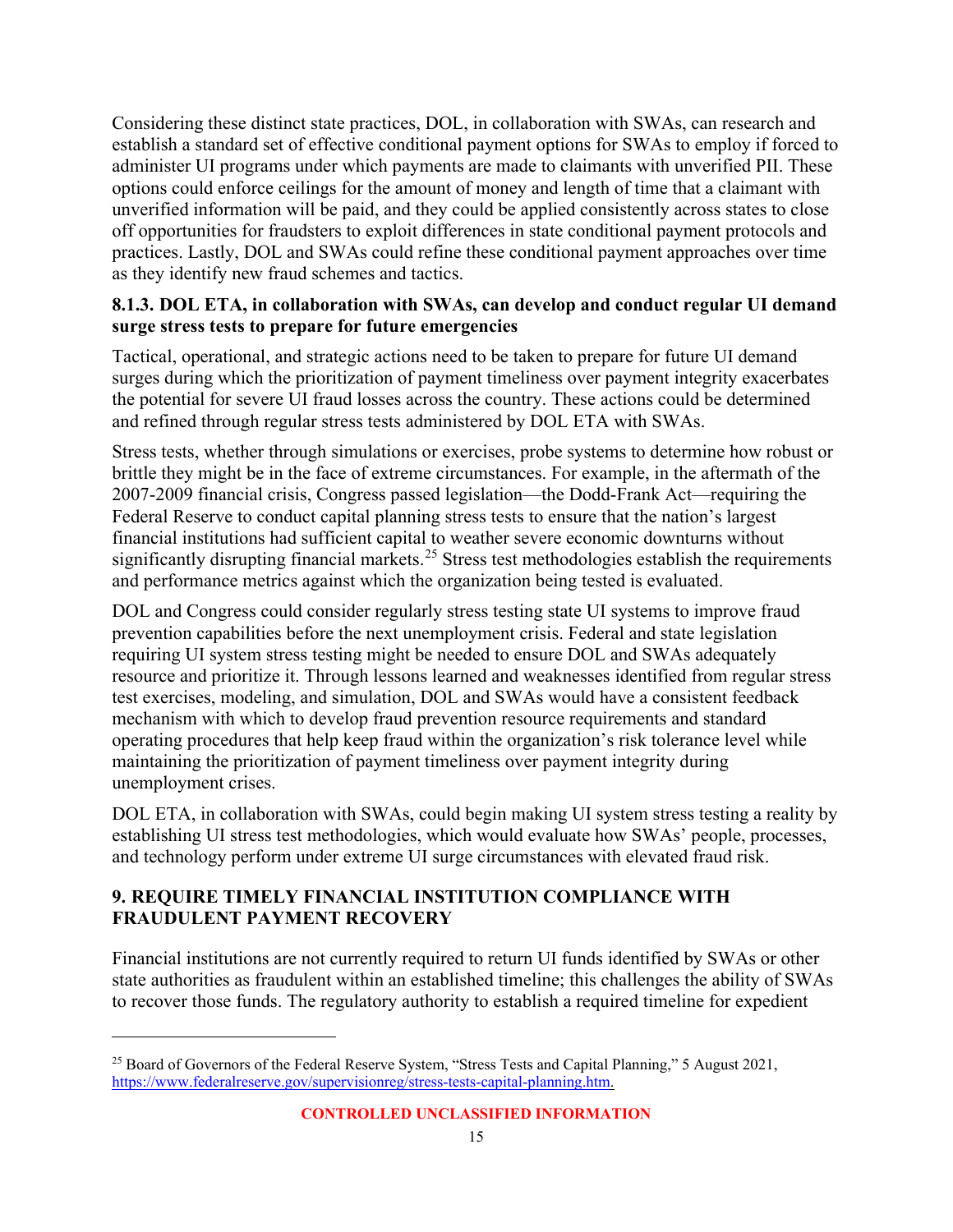financial institution compliance with fraudulent payment recovery may be outside DOL's purview and require federal legislation.

Multiple SWAs raised the recovery of identified fraudulent payments from financial institutions as a major challenge to increasing improper payment recovery rates during the pandemic. This challenge is rooted to the fact that there is no federal regulation compelling banks and financial institutions to expeditiously return identified fraudulent UI payments to state UI trust funds before those fraudulent payments are withdrawn and no longer recoverable.

Washington state has emerged as a leader in recovering stolen UI funds through its attorney general's use of the state's "asset forfeiture power to recover stolen funds"; Washington is the first state to utilize this authority to recover stolen funds not yet withdrawn from financial institutions.[26](#page-22-0) The Washington Employment Security Department shared its UI fraud data with the Attorney General's Office, supporting the attorney general with case development to subpoena "35 banks across the country to identify accounts with balances of \$1,000 or more that bore…indicators of fraud."[27](#page-22-1) The Washington Attorney General intends to continue utilizing the state's asset forfeiture authority to recover identified stolen UI funds from financial institutions.

Despite Washington's success, the lack of urgency by financial institutions in returning stolen UI funds held in their accounts to state UI trust funds poses a significant obstacle to SWAs, warranting federal regulation that helps SWAs expediently recover stolen UI funds from financial institutions before they can be withdrawn. DOL did issue Unemployment Insurance Program Letter (UIPL) No. 19-21 in May 2021 providing "guidance to states on the proportional distribution methodology for recovering [comingled] federally funded UC benefits, which are held by banks and financial institutions as a result of suspicious and/or potentially fraudulent activity."[28](#page-22-2) However, much of the language in that UIPL places the onus of outreach for fraudulent payment recovery on the SWAs rather than the financial institutions. To improve fraudulent payment recovery rates, financial institutions need to be required to be more proactive in returning identified fraudulent UI payments sitting in their accounts before they are withdrawn by fraudsters.

Representatives from one SWA further explained that they have not received any guidance from the U.S. Department of Labor during the pandemic about subpoenaing financial institutions and compelling their compliance with improper payment recovery. Considering this, the Department of Labor, Department of Justice, and other federal agencies involved in financial institution oversight could consult with Washington and any other states beginning to use asset forfeiture

<span id="page-22-0"></span><sup>&</sup>lt;sup>26</sup> Washington State Office of the Attorney General, "Attorney General Ferguson uses innovative approach to recover \$495,000 in stolen unemployment benefits," 25 October 2021, [https://www.atg.wa.gov/news/news](https://www.atg.wa.gov/news/news-releases/attorney-general-ferguson-uses-innovative-approach-recover-495000-stolen)[releases/attorney-general-ferguson-uses-innovative-approach-recover-495000-stolen.](https://www.atg.wa.gov/news/news-releases/attorney-general-ferguson-uses-innovative-approach-recover-495000-stolen)

<span id="page-22-1"></span> $27$  Ibid.

<span id="page-22-2"></span><sup>28</sup> U.S. Department of Labor Employment and Training Administration, *Advisory: Unemployment Insurance Program Letter No. 19-21; Subject: Benefits Held by Banks and Financial Institutions as a Result of Suspicious and/or Potentially Fraudulent Activity and the Proportional Distribution Methodology Required for Recovering/Returning Federally Funded Unemployment Compensation (UC) Program Funds*, 4 May 2021, [https://wdr.doleta.gov/directives/attach/UIPL/UIPL\\_19-21.pdf.](https://wdr.doleta.gov/directives/attach/UIPL/UIPL_19-21.pdf)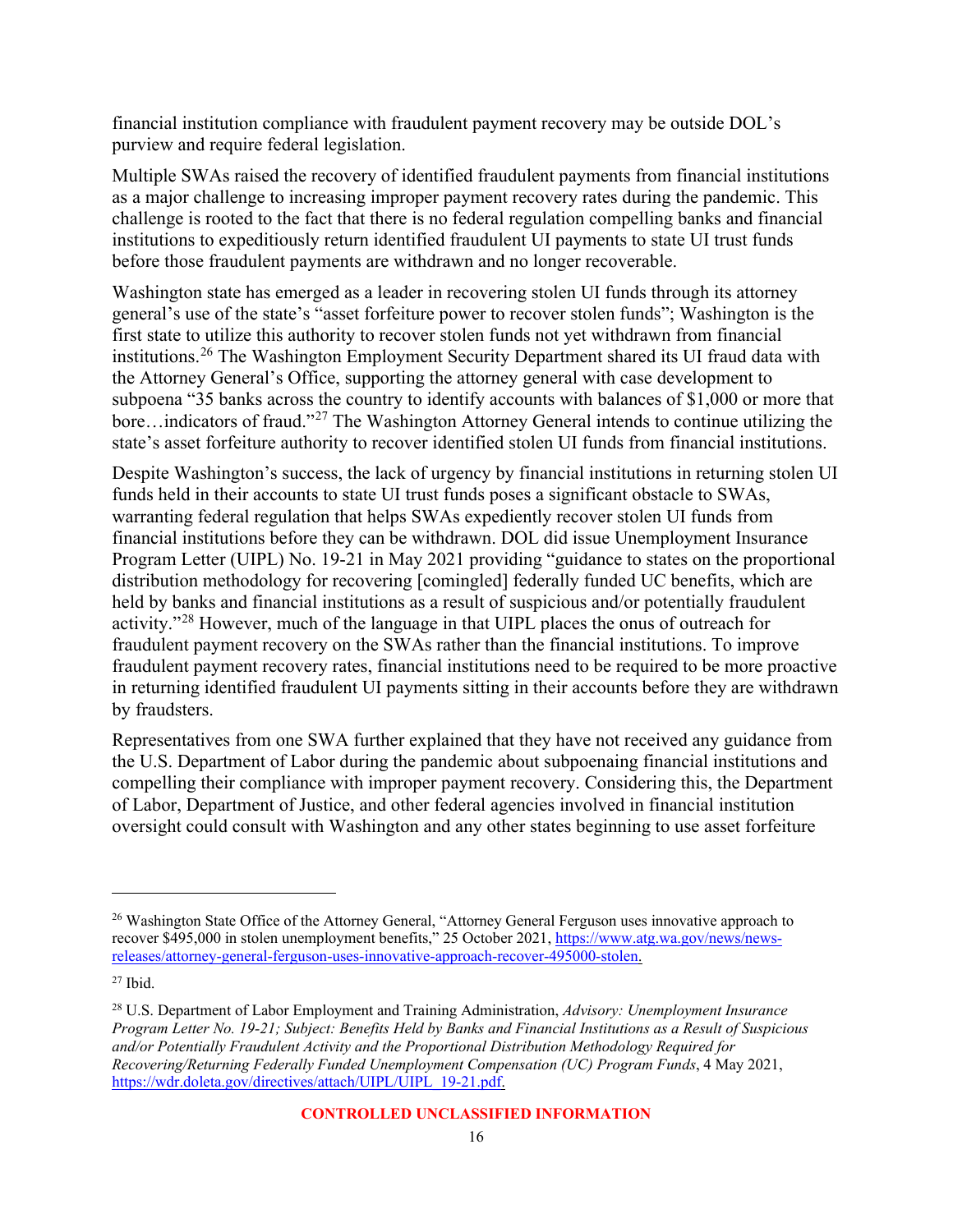powers to recover stolen UI funds about the regulatory framework needed to compel timely financial institution compliance with fraudulent payment recovery.

A working group could be identified to research and define the responsibilities of financial institutions and SWAs in meeting timely fraudulent payment recovery requirements, the timelines by which those responsibilities must be fulfilled, and the associated reporting requirements.

#### <span id="page-23-0"></span>**10. DOL NEEDS TO HELP SWAS DETERMINE ELIGIBILITY AND MAKE MORE INFORMED ELIGIBILITY DECISIONS THROUGH REQUIREMENTS THAT COLLECT ADDITIONAL DETAIL**

DOL has previously considered using enhanced wage records (EWR) for UI program administration to gain more insight into employment outcomes related to training and education and state and local area information on employment by occupation, hours of work, and wages, which can inform employer location and recruitment decisions and enable the production of occupational wage trends that cannot currently be produced.[29](#page-23-1) Benefits of EWR would also help to address the number and types of fraudulent claims related to claimant employment history. In addition to challenges with the verification of identities, validating specific employment attributes—status of employment, occupational codes, hours worked, etc.—is not attainable with the current data attributes captured by most states;<sup>[30](#page-23-2)</sup> the information is also provided quarterly as opposed to monthly or even bi-weekly. One SWA explained that access to EWR could have greatly reduced the number of fraudulent claims because the department would have been able to confirm claimant employment histories with more recent information. The additional specificity into a claimant's work history could be matched against the initial UI claim to accurately determine currency of employment and type of employment.

As identified in other wage information reports, DOL should consider implementing the following activities to institute the usage of EWR.

### **10.1.1. Pilot EWR**

DOL ETA has been working with the Workforce Information Advisory Council to identify the challenges, benefits, and pathways to establish EWR.<sup>[31](#page-23-3)</sup> Recent council recommendations include advocating for the adoption of EWR by including information on the occupational job title(s), hours worked, and job site location; engaging the private sector for successful adoption; and appointing a leader from within the Secretary's Office or Deputy Secretary's Office to oversee this initiative, pulling in the appropriate individuals in the public and private sectors to achieve

[https://www.dol.gov/sites/dolgov/files/ETA/wioa/pdfs/Minutes\\_8.31.21.pdf.](https://www.dol.gov/sites/dolgov/files/ETA/wioa/pdfs/Minutes_8.31.21.pdf)

<span id="page-23-1"></span><sup>29</sup> Workforce Information Advisory Council, *Recommendations for the Improvement of the Workforce and Labor Market Information System*, 2018[, https://www.dol.gov/sites/dolgov/files/ETA/wioa/pdfs/WIAC-Recommendations-](https://www.dol.gov/sites/dolgov/files/ETA/wioa/pdfs/WIAC-Recommendations-Report-DRAFT-for-Secretary-v2.pdf)[Report-DRAFT-for-Secretary-v2.pdf.](https://www.dol.gov/sites/dolgov/files/ETA/wioa/pdfs/WIAC-Recommendations-Report-DRAFT-for-Secretary-v2.pdf)

<span id="page-23-2"></span><sup>&</sup>lt;sup>30</sup> Increased Reporting Frequency: Illinois now requires some employers to report monthly, which, if expanded to other states, could broaden the benefits, and uses of the wage records.

<span id="page-23-3"></span><sup>&</sup>lt;sup>31</sup> Workforce Information Advisory Council August 2021 summary meeting notes outline several recommendations for the Secretary of Labor, August 2021,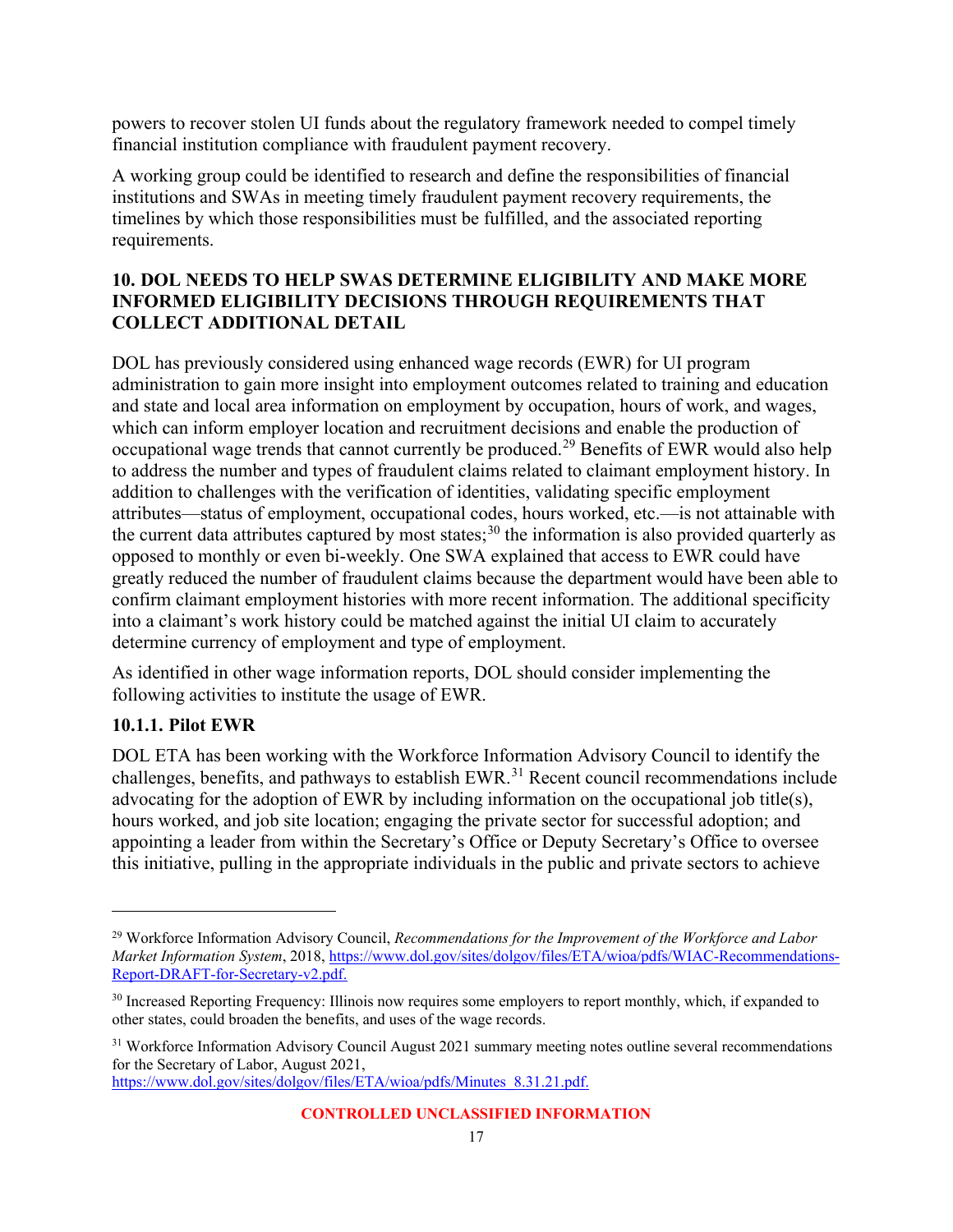the recommendations. The changes will require changes to policy, business processes, and technical workstreams.

The establishment of an EWR pilot could provide a means to test the changes and the impacts with key stakeholders and identify any additional business process or technology changes required to provide the level of specificity SWAs require to accurately determine eligibility. A pilot program to improve the capture of individual-level data to help establish currency of employment records<sup>[32](#page-24-1)</sup> (i.e., when an employee was employed and duration as well as status, hours worked, and occupational codes using existing enhancements in information records) could demonstrate the utility of EWR for deterring fraudulent claims during the registration phase. The pilot could include the ability to determine federal and state reporting requirements to be addressed, scenarios to crossmatch employment records history to claimants' UI registration information, development of comprehensive status reports, and establishment of a universal data dictionary. DOL can formalize the requirements to collect the data with more specificity by reviewing existing regulatory authorities that define data definitions and schemas, obtaining Paperwork Reduction Act approval as part of digital transformation, and satisfying any other legislative requirements.

#### **10.1.2. Deploy policy, business process, and technical guidance based on the pilot to instantiate EWR**

Based on the lessons learned from piloting EWR, DOL could determine the implementation strategy including formalizing the policy recommendations, the business processes, and technical requirements, including data and technical integration to deploy across the landscape of UI programs. DOL could also consider establishing a working group to monitor and review the implementation, identify suggested future EWR enhancements, and incorporate metrics to reveal EWR's effectiveness in preventing UI fraud.

#### <span id="page-24-0"></span>**11. DOL COULD DEVELOP UI FRAUD PREVENTION (PRE-AWARD) PERFORMANCE MEASURES**

Current DOL performance measures incentivize SWA counter-fraud efforts after claim payout (i.e., "right of check"). In its agency strategic plans and annual performance reports, DOL tracks three performance measures related to its strategic objective to "support states' timely and accurate benefit payments for unemployed workers"—payment timeliness, detection of recoverable overpayments, and improper payment rate. As the DOL Fiscal Year 2020 Annual Performance Report makes clear, decreasing UI improper payments was an agency priority goal under the Trump administration; more specifically, the goal was for the UI improper payment rate to be 9% by September 30, 2021.<sup>[33](#page-24-2)</sup> While these measures are important, federal performance measures that incentivize fraud prevention investments and activities that take place prior to

<span id="page-24-1"></span><sup>&</sup>lt;sup>32</sup> Transformational Pathway Recommendation as specified i[n https://www.nga.org/futureworkforce/policies/data](https://www.nga.org/futureworkforce/policies/data-and-assessment/#:%7E:text=Indiana%2C%20Illinois%20and%20Missouri%3A%20The%20Coleridge%20Initiative%20Pilot,%E2%80%93%20as%20long%20as%20federal%20minimums%20are%20met.)[and-](https://www.nga.org/futureworkforce/policies/data-and-assessment/#:%7E:text=Indiana%2C%20Illinois%20and%20Missouri%3A%20The%20Coleridge%20Initiative%20Pilot,%E2%80%93%20as%20long%20as%20federal%20minimums%20are%20met.)

[assessment/#:~:text=Indiana%2C%20Illinois%20and%20Missouri%3A%20The%20Coleridge%20Initiative%20Pil](https://www.nga.org/futureworkforce/policies/data-and-assessment/#:%7E:text=Indiana%2C%20Illinois%20and%20Missouri%3A%20The%20Coleridge%20Initiative%20Pilot,%E2%80%93%20as%20long%20as%20federal%20minimums%20are%20met.) [ot,%E2%80%93%20as%20long%20as%20federal%20minimums%20are%20met.](https://www.nga.org/futureworkforce/policies/data-and-assessment/#:%7E:text=Indiana%2C%20Illinois%20and%20Missouri%3A%20The%20Coleridge%20Initiative%20Pilot,%E2%80%93%20as%20long%20as%20federal%20minimums%20are%20met.)

<span id="page-24-2"></span><sup>33</sup> U.S. Department of Labor, *FY 2020 Annual Performance Report*, [https://www.dol.gov/sites/dolgov/files/general/budget/2022/CBJ-2022-V1-01.pdf.](https://www.dol.gov/sites/dolgov/files/general/budget/2022/CBJ-2022-V1-01.pdf)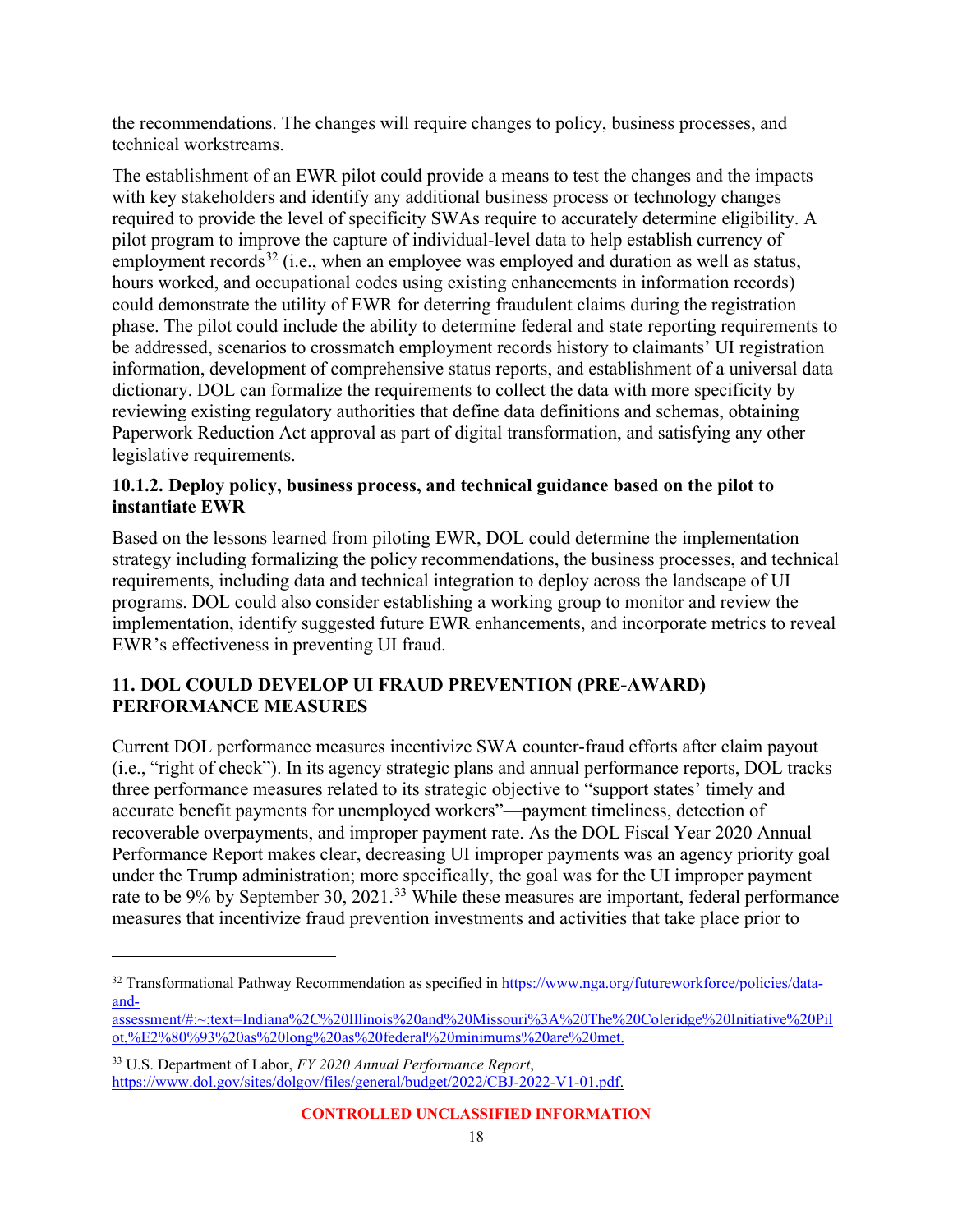claim payout (i.e., "left of check" or pre-award) can be explored. Furthermore, SWAs could be recognized and rewarded for fraud prevention investments and activities that take place prior to claim payout.

As MITRE heard from multiple SWAs, SWAs need to undergo a cultural shift from prioritizing detection and recovery of fraudulent payments to prioritizing prevention of fraudulent payments. However, this cultural shift cannot happen unless DOL advances agency performance measures that quantify and reward pre-payment fraud prevention activities. If DOL incorporates fraud prevention into its evaluation of SWAs' performance, it may incentivize SWAs to dedicate staffing and resourcing to fraud prevention like they do with improper payment detection and recovery. Such federal performance measures for fraud prevention may spur SWAs to proactively and robustly staff and resource UI fraud prevention investments and activities.

SWAs could work with DOL to categorize and quantify their current fraud prevention investments and activities and propose achievable, or aspirational, fraud prevention measures that could be standardized across states. These measures could encourage SWAs to invest in staff and IT to prevent fraud, and they could capture SWA strides and success in making more accurate eligibility and payment determinations; additionally, they could lend themselves to straightforward reporting so that SWAs could simply document the success of their "left of check" fraud prevention investments and activities.

An increased focus on fraud prevention could reduce payment timeliness by lengthening the claim review process (although ID proofing technologies may mitigate this). However, this focus deserves consideration given the extreme levels of fraud during the pandemic. This cultural shift trickling down to SWAs may be best achieved through codification at the federal level in the form of DOL UI fraud prevention performance measures.

#### <span id="page-25-0"></span>**12. DOL, IN COLLABORATION WITH SWAS, CAN EXPLORE REQUIREMENTS FOR CONSISTENT DATA USAGE AND CLAIM ADJUDICATION RISK ASSESSMENT PROTOCOLS TO PREVENT FRAUD**

In its audits of UI program administration throughout the pandemic, DOL-OIG has consistently cited insufficient SWA data transparency and sharing as an impediment to more effective fraud prevention. DOL has sought to facilitate cross-state information and data sharing by funding the UI Integrity Center IDH operated by NASWA. Despite this, there is no mechanism ensuring consistent use of data and claim adjudication protocols across states to prevent fraud. Considering this, DOL, in collaboration with SWAs, can explore data usage and claim adjudication risk assessment protocol requirements as a condition for states to receive federal funding for UI program administration. In doing so, DOL and SWAs would move past discussion of data and information sharing into concrete and potentially binding steps to align their counter-fraud technologies and processes.

More specifically, DOL and SWAs could jointly determine the UI datasets required for fraud checks as well as the standard fraud indicators that SWA investigators and algorithms should be scanning for in those datasets. With this said, SWAs should obviously have the flexibility to scan for fraud indicators outside the standard set agreed to with DOL, as they are on the front lines of fraud prevention and consequently best positioned to identify emerging fraud indicators.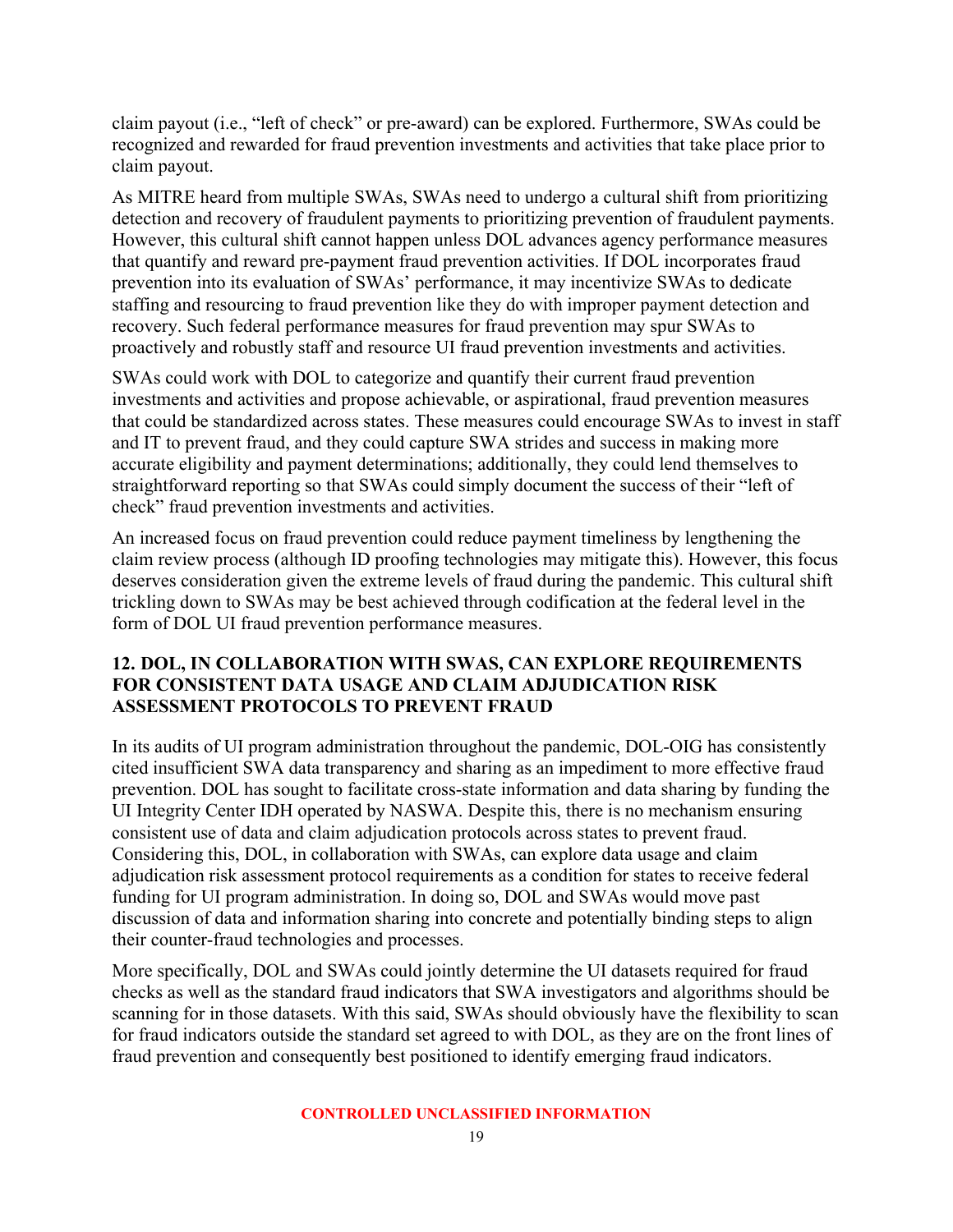However, mandated usage of agreed-upon UI datasets and fraud indicators could be beneficial in overcoming some of the downsides of our federated UI system.

Finally, DOL, with input from SWAs, can establish standard protocols or guidance for how SWAs should make a UI claim adjudication decision based on the identification of a particular fraud indicator or set of fraud indicators; in this way, DOL could begin to bring consistency to fraud risk scoring and assessments, which are currently done individually by SWAs based on their internal evaluation of the severity of particular fraud indicators.

Establishing and executing claim adjudication risk assessment protocols are currently the purview of SWAs, but DOL has already taken steps during the pandemic to bring greater uniformity to state-administered UI programs. For example, DOL is already incentivizing standardization of SWA IT and fraud prevention systems by making "identification verification services available to states to purchase."<sup>[34](#page-26-0)</sup> Furthermore, to overcome some of the obstacles to data integration at scale that have enabled fraudsters to exploit cross-state UI enforcement gaps during the pandemic, DOL has conditioned federal fraud prevention grants on SWA compliance with federal data and information sharing requirements.

In the Employment and Training Administration's August 2021 UI Program Letter No. 22-21 notifying SWAs "regarding the availability of up to \$140 million to support states with fraud detection and prevention, including identity verification and overpayment recovery activities, in all UC (Unemployment Compensation) programs," grant conditionality is used as a mechanism to nudge data and information sharing between SWAs and DOL.<sup>[35](#page-26-1)</sup> Specifically, "as a condition of receiving funding…[states] must agree to provide all confidential UC information to DOL-OIG for purposes of both investigating fraud and performing audits through weeks of unemployment ending before December 31, 2023."[36](#page-26-2) Consideration of standardized UI fraud prevention datasets, indicators, and risk assessment protocols would align with this already existing federal effort to make SWA fraud prevention investments and activities more consistent.

<span id="page-26-0"></span><sup>34</sup> U.S. Department of Labor Employment and Training Administration, *Fact Sheet: Unemployment Insurance Modernization - American Rescue Plan Act Funding for Timely, Accurate and Equitable Payment in Unemployment Compensation Programs*, 11 August 2021, [https://oui.doleta.gov/unemploy/pdf/FactSheet\\_UImodernization.pdf.](https://oui.doleta.gov/unemploy/pdf/FactSheet_UImodernization.pdf)

<span id="page-26-1"></span><sup>35</sup> U.S. Department of Labor Employment and Training Administration, *Advisory: Unemployment Insurance Program Letter No. 22-21; Subject: Grant Opportunity to Support States with Fraud Detection and Prevention, Including Identity Verification and Overpayment Recovery Activities, in All Unemployment Compensation (UC) Programs*, 11 August 2021, [https://wdr.doleta.gov/directives/attach/UIPL/UIPL\\_22-21.pdf.](https://wdr.doleta.gov/directives/attach/UIPL/UIPL_22-21.pdf)

<span id="page-26-2"></span><sup>36</sup> Ibid.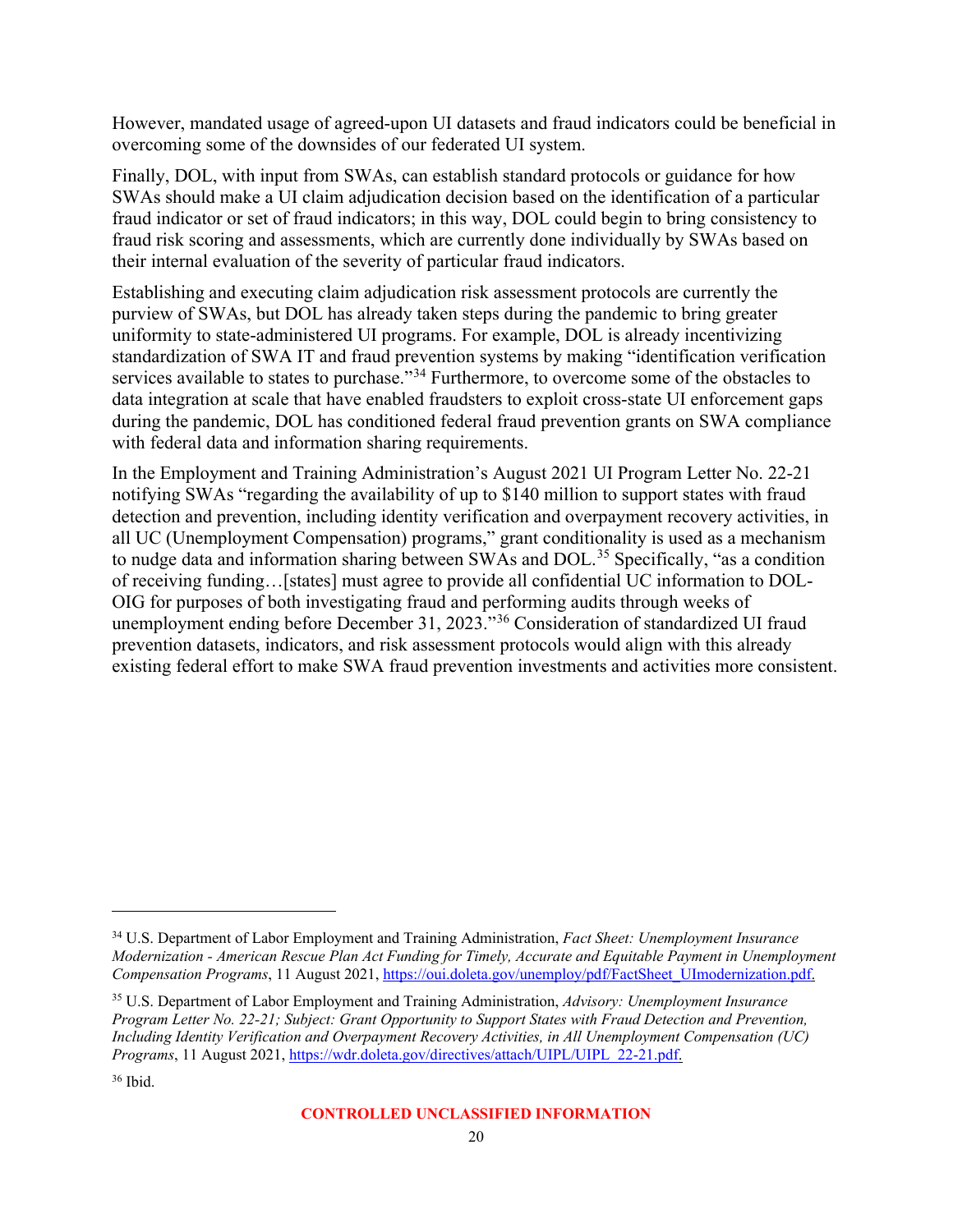## <span id="page-27-0"></span>**APPENDIX A - METHODOLOGY**

#### **Environmental Scan**

#### **Overview**

This assessment report provides valuable information to key stakeholders, including the public, Congress, executive branch agencies, and SWAs on best practices and lessons learned from the implementation of pandemic UI programs. MITRE's environmental scan leveraged a variety of information sources to characterize the current landscape, highlight challenges and obstacles, and identify areas for improvement.

MITRE used a qualitative data-gathering protocol to capture the factors that affected the execution of state UI programs during the pandemic and the processes, governance, and technology involved in UI program execution. The protocol provided a systematic approach to discover and document the challenges, successes, and opportunities raised during MITRE's interviews and document review. MITRE conducted the analysis in four steps as shown in the figure below.



### **Figure 2 Evaluation Methodology**

<span id="page-27-2"></span>The analysis process synthesizes information gathered from the stakeholder interviews and document reviews. Initially, observations are gathered from these data sources. Observations are specific facts drawn from the document review or interview comments; they are directly attributable to a particular data source. The team categorizes and collates the observations into broader findings and themes and uses these to highlight best practices, lessons learned, and optimal approaches for implementing pandemic UI programs. Findings are key inferences drawn from the observations. Themes are high-level concepts that recur across multiple findings; themes group findings to communicate the broadest analytical takeaways.

#### <span id="page-27-1"></span>**References and Source Documentation**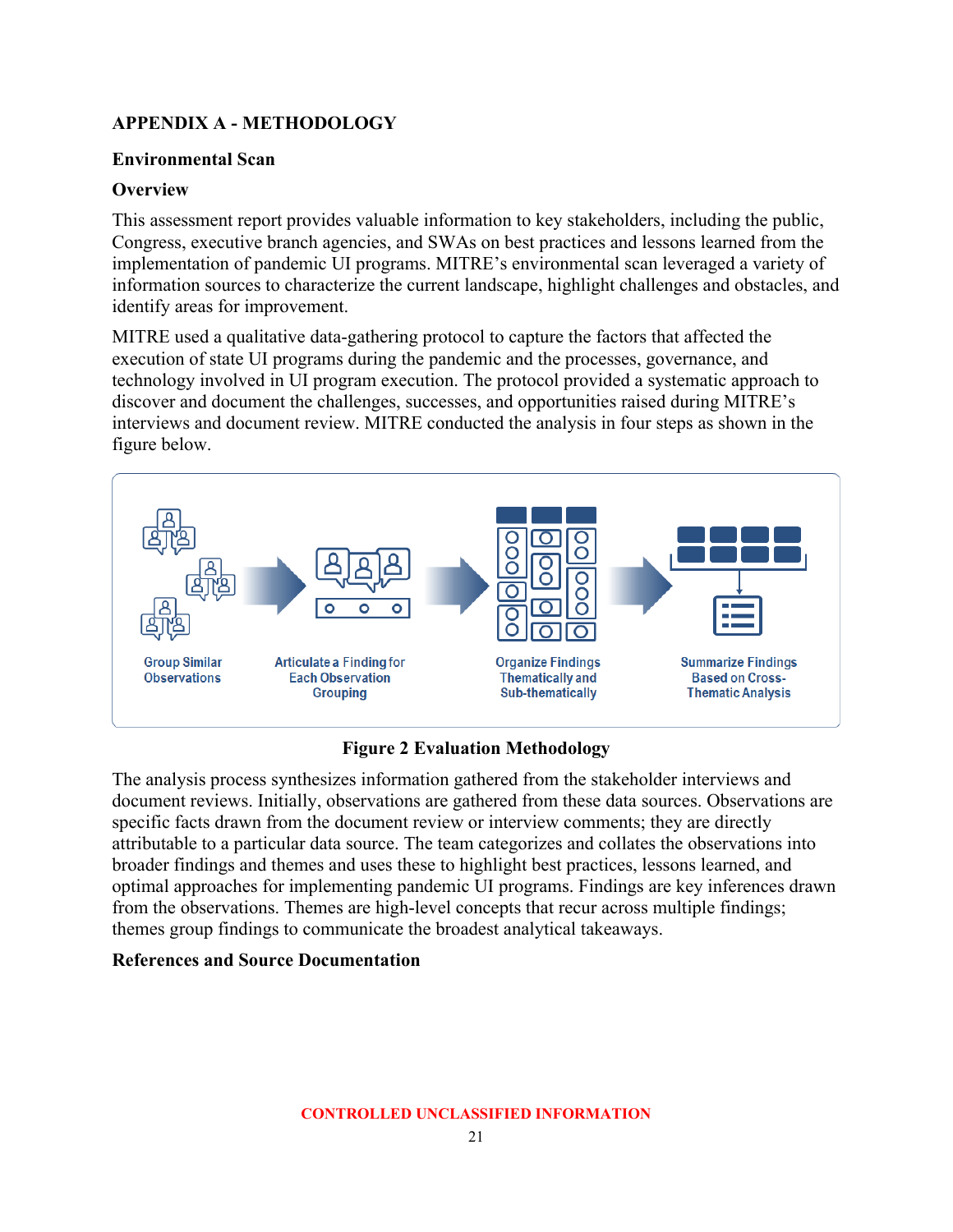# **Table 2 Study Sources**

<span id="page-28-0"></span>

| <b>Title/Name</b>                                                                                                                                                                                                                                                                                                                                                                                             | <b>Author</b>                                                                    | <b>Date</b> | <b>Description</b> |
|---------------------------------------------------------------------------------------------------------------------------------------------------------------------------------------------------------------------------------------------------------------------------------------------------------------------------------------------------------------------------------------------------------------|----------------------------------------------------------------------------------|-------------|--------------------|
| Advisory Report - CARES Act: Initial Areas of Concern<br>Regarding Implementation of Unemployment Insurance<br>Provisions                                                                                                                                                                                                                                                                                     | Department of Labor<br>Office of Inspector<br>General (DOL-OIG)                  | Apr-20      | Report             |
| Alert Memorandum: The Pandemic Unemployment<br>Assistance Program Needs Proactive Measures to Detect<br>and Prevent Improper Payments and Fraud                                                                                                                                                                                                                                                               | DOL-OIG                                                                          | May-<br>20  | Memorandum         |
| Unemployment Insurance Program Letter No. 23-20:<br>Program Integrity for the Unemployment Insurance (UI)<br>Program and the UI Programs Authorized by the<br>Coronavirus Aid, Relief, and Economic Security<br>(CARES) Act of 2020 - Federal Pandemic<br>Unemployment Compensation (FPUC), Pandemic<br>Unemployment Assistance (PUA), and Pandemic<br>Emergency Unemployment Compensation (PEUC)<br>Programs | Department of Labor<br>Employment and<br>Training<br>Administration (DOL<br>ETA) | May-<br>20  | Memorandum         |
| Response to the Office of Inspector General's (OIG)<br>Alert Memorandum: The Pandemic Unemployment<br>Assistance Program Needs Proactive Measures to Detect<br>and Prevent Improper Payments and Fraud                                                                                                                                                                                                        | <b>DOL ETA</b>                                                                   | $Jun-20$    | Memorandum         |
| Top Pandemic Challenges Facing the U.S. Department of<br>Labor                                                                                                                                                                                                                                                                                                                                                | DOL-OIG                                                                          | $Jun-20$    | Report             |
| Unemployment Insurance Program Letter No. 25-20:<br>Benefit Accuracy Measurement (BAM) Program<br>Operations in Response to the Coronavirus Disease of<br>2019 (COVID-19) Pandemic                                                                                                                                                                                                                            | <b>DOL ETA</b>                                                                   | $Jun-20$    | Memorandum         |
| Countering Fraud in Social Benefit Programmes: Taking<br><b>Stock of Current Measures and Future Directions</b>                                                                                                                                                                                                                                                                                               | <b>OECD</b>                                                                      | $Jul-20$    | Report             |
| COVID-19: More Can Be Done to Mitigate Risk to<br>Unemployment Compensation Under the CARES Act                                                                                                                                                                                                                                                                                                               | DOL-OIG                                                                          | Aug- $20$   | Report             |
| Unemployment Insurance Program Letter No. 28-20:<br>Addressing Fraud in the Unemployment Insurance (UI)<br>System and Providing States with Funding to Assist with<br>Efforts to Prevent and Detect Fraud and Identity Theft<br>and Recover Fraud Overpayments in the Pandemic<br>Unemployment Assistance (PUA) and Pandemic<br>Emergency Unemployment Compensation (PEUC)<br>Programs                        | <b>DOL ETA</b>                                                                   | Aug- $20$   | Memorandum         |
| COVID-19: States Cite Vulnerabilities in Detecting<br>Fraud While Complying with the CARES Act UI<br>Program Self-Certification Requirement                                                                                                                                                                                                                                                                   | DOL-OIG                                                                          | $Oct-20$    | Report             |
| Unemployment Insurance Program Letter No. 9-21:<br>Continued Assistance for Unemployed Workers Act of<br>2020 (Continued Assistance Act) - Summary of Key<br>Unemployment Insurance (UI) Provisions                                                                                                                                                                                                           | <b>DOL ETA</b>                                                                   | Dec-20      | Memorandum         |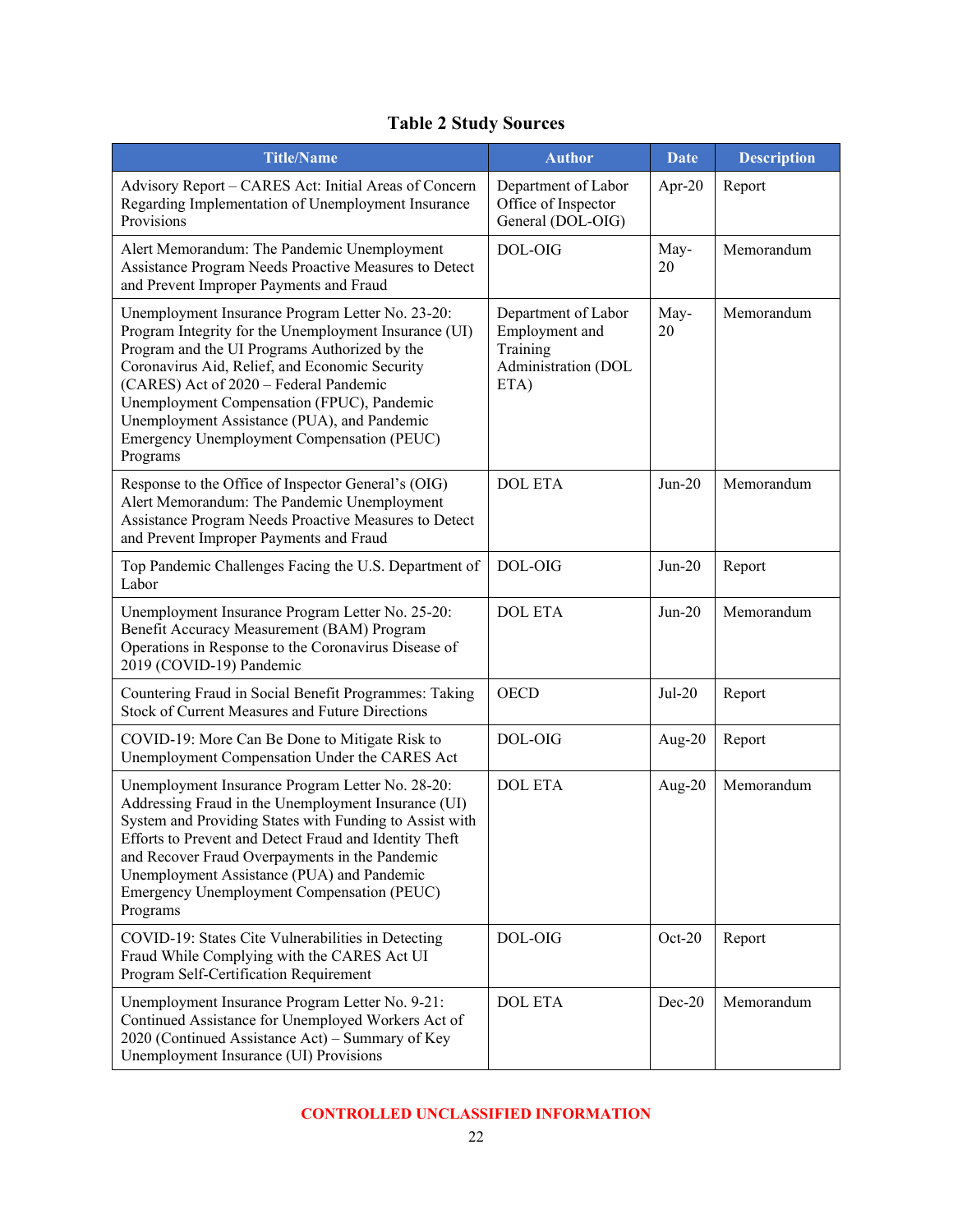| <b>Title/Name</b>                                                                                                                                                                                                                                                                                                                | <b>Author</b>                                                  | <b>Date</b> | <b>Description</b> |
|----------------------------------------------------------------------------------------------------------------------------------------------------------------------------------------------------------------------------------------------------------------------------------------------------------------------------------|----------------------------------------------------------------|-------------|--------------------|
| Alert Memorandum: The Employment and Training<br>Administration (ETA) Needs to Ensure State Workforce<br>Agencies (SWAs) Implement Effective Unemployment<br>Insurance Program Fraud Controls for High Risk Areas                                                                                                                | DOL-OIG                                                        | Feb-21      | Memorandum         |
| Update: Top Challenges in Pandemic Relief and<br>Response                                                                                                                                                                                                                                                                        | Pandemic Response<br>Accountability<br>Committee (PRAC)        | Feb-21      | Report             |
| Response to the Office of Inspector General's Alert<br>Memorandum: Employment and Training Administration<br>Needs to Ensure State Workforce Agencies Implement<br>Effective Unemployment Insurance Program Fraud<br>Controls for High Risk Areas                                                                                | <b>DOL ETA</b>                                                 | $Mar-21$    | Memorandum         |
| 2021 State of the Workforce Report: Responding to the<br>Pandemic                                                                                                                                                                                                                                                                | National Association<br>of State Workforce<br>Agencies (NASWA) | $Mar-21$    | Report             |
| Unemployment Insurance Program Letter No. 14-21:<br>American Rescue Plan Act of 2021 (ARPA) - Key<br>Unemployment Insurance (UI) Provisions                                                                                                                                                                                      | <b>DOL ETA</b>                                                 | $Mar-21$    | Memorandum         |
| Pandemic Response Oversight Plan                                                                                                                                                                                                                                                                                                 | DOL-OIG                                                        | Apr-21      | Report             |
| Unemployment Insurance Program Letter No. 16-21:<br>Identity Verification for Unemployment Insurance (UI)<br>Claims                                                                                                                                                                                                              | <b>DOL ETA</b>                                                 | Apr- $21$   | Memorandum         |
| COVID-19: States Struggled to Implement CARES Act<br>Unemployment Insurance Programs                                                                                                                                                                                                                                             | DOL-OIG                                                        | May-<br>21  | Report             |
| Unemployment Insurance Program Letter No. 20-21:<br>State Instructions for Assessing Fraud Penalties and<br>Processing Overpayment Waivers under the Coronavirus<br>Aid, Relief, and Economic Security (CARES) Act, as<br>Amended                                                                                                | <b>DOL ETA</b>                                                 | May-<br>21  | Memorandum         |
| Unemployment Insurance Program Letter No. 19-21:<br>Benefits Held by Banks and Financial Institutions as a<br>Result of Suspicious and/or Potentially Fraudulent<br>Activity and the Proportional Distribution Methodology<br>Required for Recovering/Returning Federally Funded<br>Unemployment Compensation (UC) Program Funds | <b>DOL ETA</b>                                                 | May-<br>21  | Memorandum         |
| Alert Memorandum: The Employment and Training<br>Administration Needs to Issue Guidance to Ensure State<br>Workforce Agencies Provide Requested Unemployment<br>Insurance Data to the Office of Inspector General                                                                                                                | DOL-OIG                                                        | $Jun-21$    | Memorandum         |
| Alert Memorandum: The Employment and Training<br>Administration Does Not Require the National<br>Association of State Workforce Agencies to Report<br>Suspected Unemployment Insurance Fraud Data to the<br>Office of Inspector General or the Employment and<br>Training Administration                                         | DOL-OIG                                                        | $Jul-21$    | Memorandum         |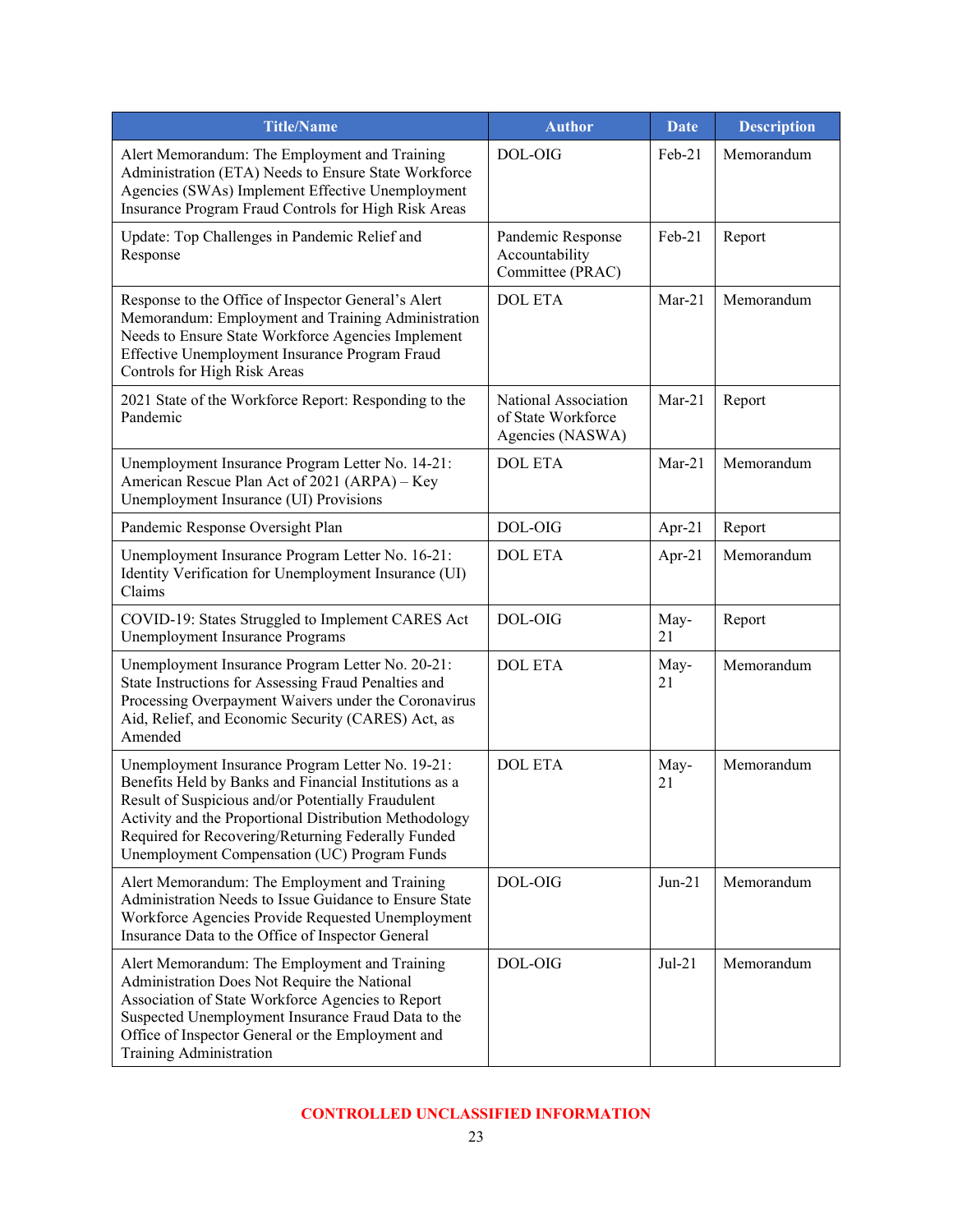| <b>Title/Name</b>                                                                                                                                                                                                                                         | <b>Author</b>                                           | <b>Date</b>                  | <b>Description</b>                        |
|-----------------------------------------------------------------------------------------------------------------------------------------------------------------------------------------------------------------------------------------------------------|---------------------------------------------------------|------------------------------|-------------------------------------------|
| Unemployment Insurance Program Letter No. 23-21:<br>Grant Opportunity for Promoting Equitable Access to<br>Unemployment Compensation (UC) Programs                                                                                                        | <b>DOL ETA</b>                                          | Aug- $21$                    | Memorandum                                |
| Unemployment Insurance Program Letter No. 22-21:<br>Grant Opportunity to Support States with Fraud<br>Detection and Prevention, Including Identity Verification<br>and Overpayment Recovery Activities, in All<br>Unemployment Compensation (UC) Programs | <b>DOL ETA</b>                                          | Aug- $21$                    | Memorandum                                |
| Lessons Learned in Oversight of Pandemic Relief Funds                                                                                                                                                                                                     | Pandemic Response<br>Accountability<br>Committee (PRAC) | Aug- $21$                    | Report                                    |
| Fact Sheet: Unemployment Insurance Modernization -<br>American Rescue Plan Act Funding for Timely, Accurate<br>and Equitable Payment in Unemployment Compensation<br>Programs                                                                             | <b>DOL ETA</b>                                          | Aug- $21$                    | Memorandum                                |
| Top Management and Performance Challenges Facing<br>the U.S. Department of Labor                                                                                                                                                                          | DOL-OIG                                                 | $Nov-21$                     | Report                                    |
| Pandemic Response Accountability Committee (PRAC)                                                                                                                                                                                                         | $\blacksquare$                                          | $\overline{a}$               | Interview                                 |
| Department of Labor Employment and Training<br>Administration (DOL ETA)                                                                                                                                                                                   |                                                         |                              | Interview                                 |
| Department of Labor Office of Unemployment Insurance<br>Modernization (DOL OUIM)                                                                                                                                                                          | $\overline{\phantom{a}}$                                | L,                           | Interview                                 |
| Department of Labor Office of Inspector General (DOL-<br>$OIG$ )                                                                                                                                                                                          | $\overline{a}$                                          |                              | Interview                                 |
| National Association of State Workforce Agencies<br>(NASWA) UI Integrity Center                                                                                                                                                                           | $\overline{\phantom{a}}$                                | $\qquad \qquad \blacksquare$ | Interview                                 |
| Identity Theft Resource Center (ITRC)                                                                                                                                                                                                                     | $\overline{\phantom{a}}$                                | $\overline{a}$               | Interview                                 |
| Nevada Department of Employment, Training and<br>Rehabilitation (DETR)                                                                                                                                                                                    | $\qquad \qquad \blacksquare$                            | $\overline{\phantom{0}}$     | Response to<br>Request for<br>Information |
| Oregon Employment Department (OED)                                                                                                                                                                                                                        |                                                         |                              | Response to<br>Request for<br>Information |
| Iowa Workforce Development (IWD)                                                                                                                                                                                                                          | $\blacksquare$                                          |                              | Response to<br>Request for<br>Information |
| Georgia Department of Labor                                                                                                                                                                                                                               | $\overline{\phantom{a}}$                                | $\overline{\phantom{0}}$     | Interview                                 |
| Connecticut Department of Labor                                                                                                                                                                                                                           | $\blacksquare$                                          | $\qquad \qquad$              | Interview                                 |
| Washington State Employment Security Department<br>(ESD)                                                                                                                                                                                                  | $\overline{\phantom{a}}$                                | $\overline{a}$               | Interview                                 |
| Idaho Department of Labor                                                                                                                                                                                                                                 | $\blacksquare$                                          | $\overline{a}$               | Interview                                 |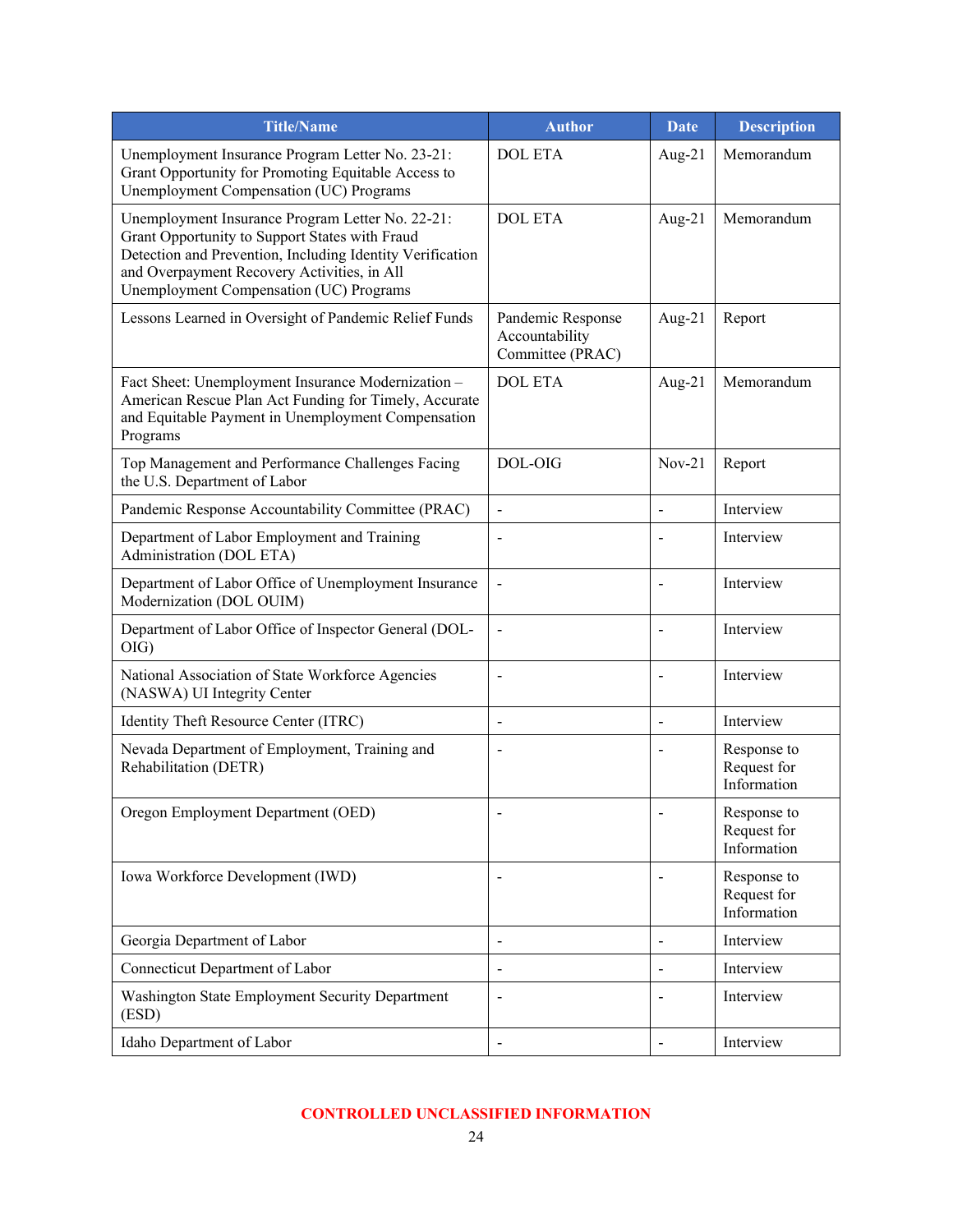| <b>Title/Name</b>                                              | <b>Author</b> | <b>Date</b> | <b>Description</b>                        |
|----------------------------------------------------------------|---------------|-------------|-------------------------------------------|
| New Jersey Department of Labor and Workforce<br>Development    |               |             | Interview                                 |
| Michigan Department of Labor and Economic<br>Opportunity (LEO) |               |             | Response to<br>Request for<br>Information |
| Arizona Department of Economic Security                        |               |             | Report                                    |
| Colorado Department of Labor and Employment                    |               |             | Interview                                 |
| Virgin Islands Department of Labor                             |               |             | Interview                                 |